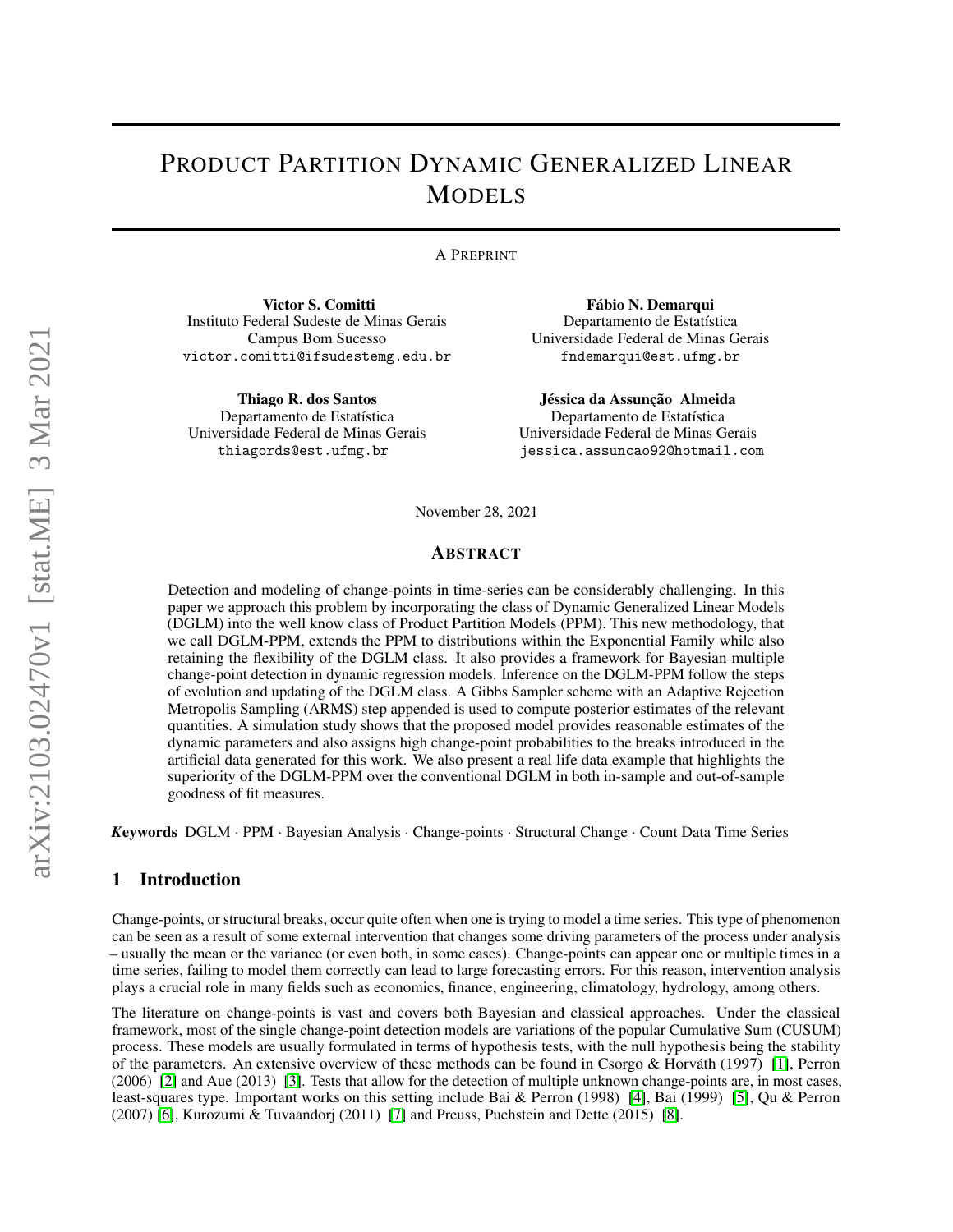In this paper, we are concerned with identifying and modeling multiple change-points in a Bayesian framework. Bayesian modeling of structural breaks in time series generally considers that the underlying process is governed by a latent discrete state vector in a state space model, usually taken as piecewise constant, following a Markovian evolution. Under this perspective, temporal heterogeneities can be interpreted as an abrupt change in the state variable driving the process. Point and interval estimates for the state parameters can be obtained using conventional Bayesian computational tools such as Monte Carlo Markov Chain (MCMC) methods. Important papers following this type of approach include Chib (1998) [\[9\]](#page-18-8), Lai (2005) [\[10\]](#page-19-0), Lai & Xing (2011) [\[11\]](#page-19-1) and Martínez & Mena (2014) [\[12\]](#page-19-2). More recently, methods based on particle filters are also receiving attention. For works using this setting, we refer the reader to Caron, Doucet & Gottardo (2012) [\[20\]](#page-19-3) and da Silva and da Silva (2017) [\[21\]](#page-19-4).

Another Bayesian approach to the change-point problem that has drawn considerable attention over the last decades is the class of Product Partition Models (PPM) proposed by Hartigan (1990) [\[13\]](#page-19-5) and posteriorly extended by Barry & Hartigan (1992, 1993). Models within this class induce a block structure that subdivides a given data set into contiguous blocks (or components) of similar observations forming a partition that we will denote here by  $\rho$ . It is assumed that these observations are conditionally independent given a vector of parameters  $\theta_{\rho}^{(j)}$ , where  $j \in \{1, 2, 3, \cdots, b\}$  indexes every block in the partition and b denotes the cardinality of  $\rho$ . For every two components i and j from  $\rho$  such that  $i \neq j$ , it holds that  $\theta_{\rho}^{(i)} \neq \theta_{\rho}^{(j)}$  – that is, the observations in different blocks are subject to different underlying processes. Posterior estimates for the number of change-points (or blocks) can be obtained exactly or approximately using Markov sampling methods. Many works related to the Barry & Hartigan proposal can be found in the literature. Loschi & Cruz (2002) [\[16\]](#page-19-6) study the influence that different prior specifications for the degree of similarity between observation in the same block have on the PPM product estimates; Loschi & Cruz (2005) [\[18\]](#page-19-7) and Fearnhead (2006) [\[17\]](#page-19-8) provide a method for sampling direct from the posterior distribution of the number of change-points; Loschi, Pontel & Cruz (2010) [\[19\]](#page-19-9) extend the PPM to detect multiple change-points in regression problems. For a comprehensive overview of the PPM literature we suggest Quintana, Loschi and Page (2018) [\[32\]](#page-19-10).

In this work, we propose a new structure that incorporates the Dynamic Generalized Linear Models (DGLM) class introduced by West, Harrison & Migon (1985) [\[22\]](#page-19-11) into the PPM. This new formulation, which from here on, we shall call DGLM-PPM, inherits the flexibility of the DGLM class, allowing for PPM regression models with dynamic structure and observations that belong to any distribution in the Exponential Family (EF). Our proposal also permits retrospective analysis, as in most change-point models, and online inference, which is a significant advantage concerning the existing literature on Bayesian methods for intervention analysis. Inferences on the DGLM-PPM class follow the sequential nature of the Bayesian approach with evolution and updating steps. We also make use of Bayesian conjugacy, thus providing an efficient path for obtaining a closed form expression for the predictive distribution (or data factor). Samples of the partitions are obtained with the help of the Gibbs Sampler scheme proposed by Barry & Hartigan (1993) [\[15\]](#page-19-12), and the optimal discount factor associated with the block structure of the model is estimated by appending an Adaptative Rejection Metropolis Sampling (ARMS) step within the Gibbs algorithm. We also conduct a simulation study of the DGLM-PPM Poisson and present a real-life application with Poisson responses showing that our method outperforms the conventional DGLM.

This article is organized as follows: In Section 2, we present the PPM as described by Barry & Hartigan (1992) [\[14\]](#page-19-13). This formalism is extended in Section 3, where we introduce the DGLM-PPM class along with the Gibbs sampling scheme used in this work to obtain inference about the partition. In Section 4 we derive the DGLM-PPM Poisson as an example. The simulation experiment is presented in Section 5. In Section 6 we apply the conventional DGLM and the DGLM-PPM to the well-known coal mining disaster time series and compare their performances. Finally, Section 7 is reserved for the final remarks.

## 2 Product Partition Models

Barry & Hartigan (1992) [\[14\]](#page-19-13) define a partition as a group of contiguous blocks. It is assumed that, for every block in the partition, the observations obey a different probability model. More formally, the authors define a block as follows: let  $Y = \{Y_1, \dots, Y_n\}$  be a sequence of consecutive observations,  $I = \{0, 1, 2, \dots, n\}$  a set of indexes,  $\rho = \{i_0, i_1, \dots, i_b\}$  a random partition of the set I such that  $0 = i_0 < i_1 < \dots < i_b = n$ , and B a random variable denoting the number of blocks in a given partition. In the case where  $B = b$ , the partition can be written as

$$
[Y_1, \cdots, Y_{i_1}], [Y_{i_1+1}, \cdots, Y_{i_2}], \cdots, [Y_{i_{b-1}+1}, \cdots, Y_{i_b}].
$$

In the expression above each block is denoted by  $\mathbf{Y}_{[i_{j-1}i_j]} = [Y_{i_{j-1}+1} \cdots, Y_{i_j}]^{\mathsf{T}}$  with  $j = 1, 2, \cdots, b$ . The j-th block can be identified as the set of observations given by  $i + 1, \dots, j$ , where  $i, j \in \rho$  and  $i < j$ . Barry & Hartigan (1992) define a cohesion function,  $c_{\rho}^{(j)}$ , that measures how likely the observations are to cocluster in the j-th component of the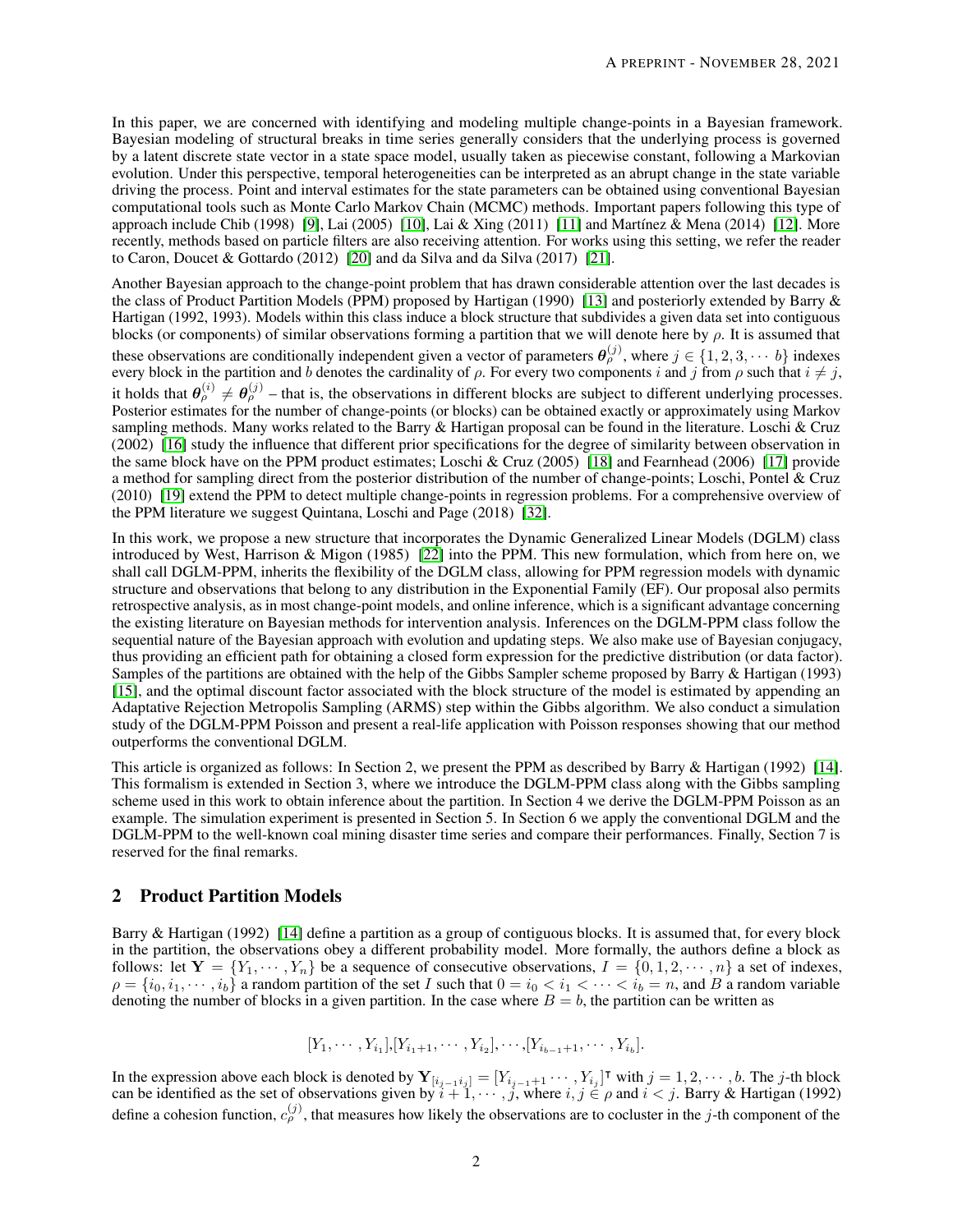partition. One can also think of cohesion as transition probabilities of the Markov Chain (MC) defined by the endpoints of each block  $(i_0, i_1, \dots, i_b)$ .

According to Loschi & Cruz (2002) [\[16\]](#page-19-6) the random set  $(Y_1, \dots, Y_n; \rho)$  follows a PPM if the two conditions below are verified:

1. The prior distribution that describes the probability that a partition  $\rho$  have endpoints  $\{i_0, i_1, \dots, i_b\}$  has a product form given by:

<span id="page-2-0"></span>
$$
P(\rho = \{i_0, i_1, \cdots, i_b\}) = \frac{1}{K} \prod_{j=1}^{b} c_{\rho}^{(j)},
$$
\n(1)

where  $K = \sum_{\mathcal{C}} \prod_{j=1}^b c_{\rho}^{(j)}$  is a normalizing factor with  $\mathcal{C}$  representing all possible partitions of the set I into b contiguous blocks with endpoints satisfying  $0 = i_0 < i_1 < \cdots < i_b = n$ ,  $\forall b \in I$ .

2. Conditionally on  $\rho = \{i_0, i_1, \dots, i_b\}$  the observations  $Y_1, \dots, Y_n$  have the following joint distribution:

$$
p(Y_1, \cdots, Y_n \mid \rho = \{i_0, i_1, \cdots, i_b\}) = \prod_{j=1}^b p_j(\boldsymbol{Y}_{\rho}^{(j)}),
$$
 (2)

where  $p_j(Y_\rho^{(j)})$  is the density of the random vector  $Y_\rho^{(j)}$ .

Under those two assumptions, according to Barry & Hartigan (1992), the posterior distribution of the partition  $\rho$  will follow the same product form of the Equation  $(1)$  with the posterior cohesion for the j-th block defined as

<span id="page-2-1"></span>
$$
c_{\rho}^{*(j)} = c_{\rho}^{(j)} p_j(\mathbf{Y}_{\rho}^{(j)}).
$$
\n(3)

The whole construction presented so far does not assume any parametric form for the PPM. In the parametric approach one considers that each observation  $Y_k, k \in \{1, 2, \dots, n\}$  can be described by a marginal density conditioned on an unknown parameter  $\theta_k$  that we will denote by  $p(Y_k | \theta_k)$ . Given  $\theta_1, \dots, \theta_n, Y_1, \dots, Y_n$  are assumed to be conditionally

independent with joint density  $\prod^b$  $j=1$  $p(Y^{(j)}_{\rho} | \theta^{(j)}_{\rho})$ . It is also assumed that, within each block j, the corresponding observations are identically distributed. Particularly, given the partition  $\rho = \{i_0, i_1, \dots, i_b\}, b \in I$  and a block  $[i_{r-1}i_r]$ we have  $\theta_k = \theta_{[i_{r-1}i_r]}, \forall k$  such that  $i_{r-1}+1 < k < i_r$  and  $r \in I$ ; that is, within, say, the j-th block, it must hold that:  $\theta_{\rho}^{(j)} = \theta_{i_j} = \theta_{i_j+1} = \cdots = \theta_{i_j+n_j}$ , where  $n_j$  denotes the number of observations in block j. Also, for each block j. we assign a correspondent block prior distribution  $p(\theta^{(j)}_\rho)$ . Thus, the block predictive function (or data factor)  $p(Y^{(j)}_\rho)$ can be calculated from

$$
p(\mathbf{Y}_{\rho}^{(j)}) = \int_{\Theta_{\rho}^{(j)}} p(\mathbf{Y}_{\rho}^{(j)} \mid \theta_{\rho}^{(j)}) p_j(\theta_{\rho}^{(j)}) d\theta_{\rho}^{(j)},
$$
\n(4)

and the block posterior density is given by,

$$
p(\theta_{\rho}^{(j)} | \mathbf{Y}_{\rho}^{(j)}) = \frac{p(\theta_{\rho}^{(j)}) \prod_{i_{j-1}+1}^{i_j} p(Y_k | \theta_{\rho}^{(j)})}{p(\mathbf{Y}_{\rho}^{(j)})},
$$

for  $j = 1, \dots, b$ . Equation [\(4\)](#page-2-1), in theory, can be solved by means of numerical integration techniques. In practice, however, this procedure can be very difficult or even computationally impossible depending on the dimensionality of the problem. This is why, for the parametric PPM, it is very important to explore Bayesian conjugacy whenever possible. Our proposal provides a straightforward path to achieve that and obtain closed form solutions for the block predictive distribution and for the moments of the block posterior densities.

The posterior distribution of the partition  $\rho = \{i_0, i_1, \dots, i_b\}$  has a product form given by,

<span id="page-2-2"></span>
$$
P(\rho = \{i_0, i_1, \cdots, i_b\} | \mathbf{Y}) = \frac{\prod_{j=1}^b c_{\rho}^{*(j)}}{\sum_{\mathcal{C}} \prod_{j=1}^b c_{\rho}^{*(j)}},
$$
\n(5)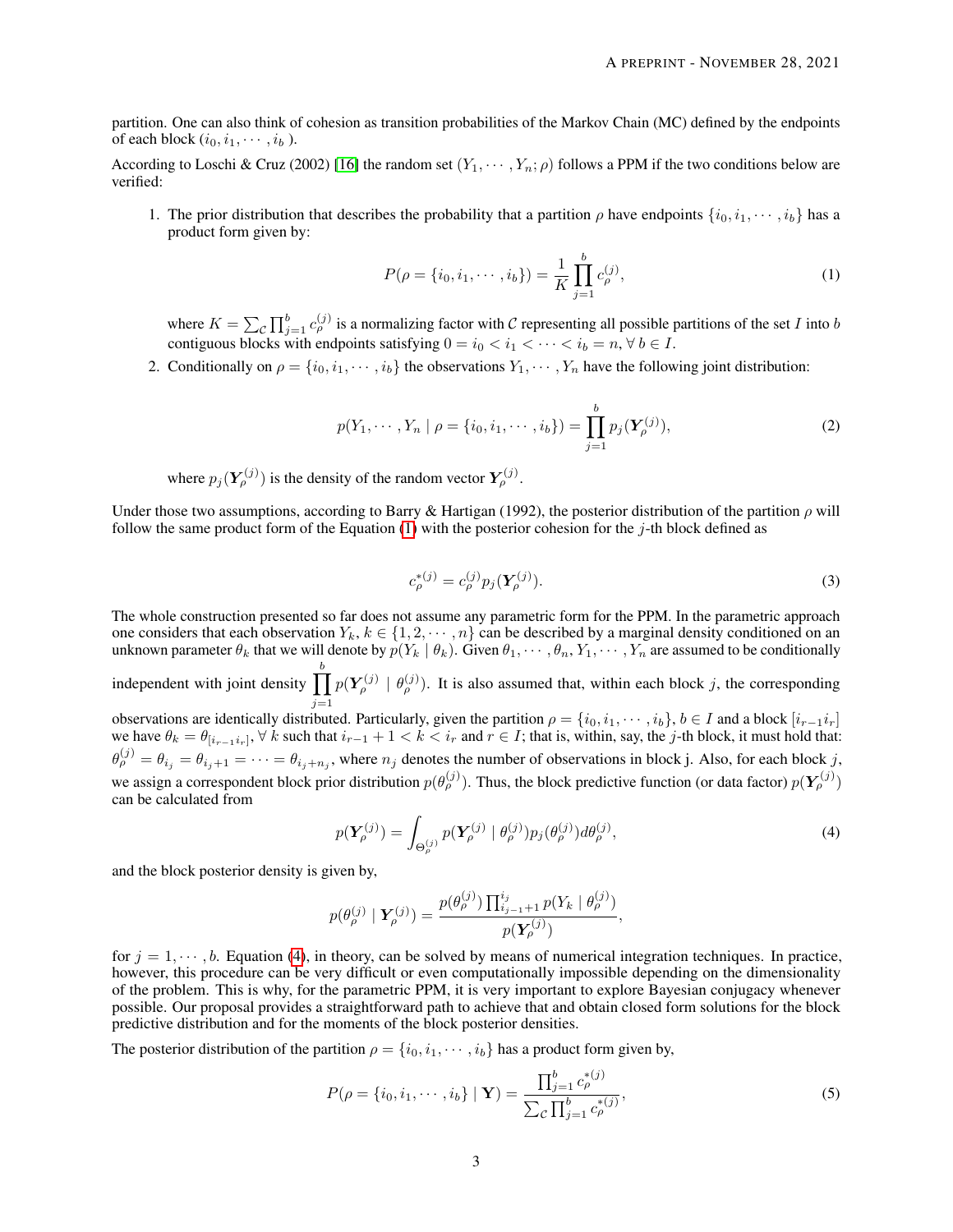where  $c_{\rho}^{*(j)} = c_{\rho}^{(j)} p(Y_{\rho}^j)$  represents the posterior cohesion associated with the block  $[i_{j-1}i_j]$ . Finally, the posterior distribution of  $\theta_k$  can be written as

$$
p(\theta_k | Y_1, \cdots, Y_n) = \sum_{i_{j-1} < k \le i_j} r_\rho^{*(j)} p_j(\theta_k | \mathbf{Y}_\rho^{(j)}), \tag{6}
$$

where  $r^{*(j)}$  denotes the posterior relevance defined as follows

<span id="page-3-1"></span><span id="page-3-0"></span>
$$
r^{*(j)}_{\rho} = r^{*(j)}_{\rho} = \frac{\lambda_{i_0 i_{j-1}} c^{*(j)}_{\rho} \lambda_{i_j i_b}}{\lambda_{i_0 i_b}},
$$

with  $\lambda_{i_{j-1}i_j} = \sum \prod_{k=1}^b c_{\rho}^{*(j)}$ , the summation being over all sets  $i = i_0 < i_1 < \cdots < i_{b-1} < i_b = j$ . This quantity represents the probability that the j-th block belongs to the partition  $\rho$  given the data Y. The posterior expected value of  $\theta_k$ , or product estimate, can be computed from

$$
\mathbb{E}(\theta_k \mid Y_1, \cdots, Y_n) = \sum_{i_{j-1} < k \leq i_j} r_\rho^{*(j)} E(\theta_k \mid \boldsymbol{Y}_\rho^{*(j)}),\tag{7}
$$

Thus, the PPM provides a framework in which inferences on clustered parameters can be obtained for each block j using standard Bayesian tools and the observations within the blocks. The posterior distributions for every  $\theta_k$ ,  $k = 1, \dots, n$ are computed, according to Equation [\(7\)](#page-3-0), as weighted averages over the densities associated with the blocks containing  $\theta_k$ , where the weights are taken as the posterior relevances  $r_\rho^{*(j)}$  defined in Equation [\(2\)](#page-3-1).

An explicit calculation of the posterior relevances in Equation [\(7\)](#page-3-0) is possible as long as the exact posterior cohesions are available. However, since the possible number of partitions grows exponentially as the number of observations increase, it can be too expensive from a computational point of view, specially for large samples. In Section 3 we show that the Gibbs Sampling approach introduced by Loschi & Cruz (2002) can be used to overcome this problem and find posterior estimates of B and  $\rho$  at a reasonable computational cost. We also propose an adaptation of this method that is more appropriate for computing the parameters of the DGLM-PPM.

# 3 DGLM-PPM

An important aspect concerning the PPM class is that the parameters  $(\theta_{\rho}^{(1)} \cdots \theta_{\rho}^{(b)})$ , with  $b \in I$ , are allowed to be time-varying as long as: i) given  $\theta_1, \dots, \theta_n$ , the observations  $(Y_1, \dots, Y_n)$  are conditionally independent; ii) The joint distribution of the observations and partitions have a product form. Thus, assuming that those two conditions are met, a PPM can be used to detect change-points in a time series. In this section, we introduce the DGLM-PPM – a new class of dynamic models that incorporates the DGLM of West, Harrison & Migon (1985) [\[22\]](#page-19-11) into the PPM class. Under this new framework, the two conditions that define a PPM are preserved and the parameters  $\theta_{\rho}^{(1)}, \cdots, \theta_{\rho}^{(j)}, \cdots, \theta_{\rho}^{(j)}$ associated to each block j in the partition  $\rho$  are, now, allowed to be dependent. This new formulation is very rich since it retains the flexibility of the DGLM while also permitting the detection of multiple change-points using the block structure of the PPM.

Another approach to the change-point problem that also considers across cluster correlation can be found in Ferreira, Loschi & Costa (2014). In this work the authors assume that the observations follow a Normal distribution with cluster mean,  $\mu_{\rho}^{(j)}$ , and variance  $\sigma_{\mu}^2$ . A Markovian dependence in the block structure is introduced by the prior  $(\mu^{(j)}_{\rho} \mid \mu^{(j-1)}_{\rho}, \sigma^2) \sim N(\mu^{(j-1)}_{\rho}, \sigma^2_{\mu})$  and, as a consequence, the inference of the model requires the solution of a high dimensional multiple integral involving the mean,  $\mu_p^{(j)}$ , of each cluster observed in the partition prior to observation  $i_j + 1$ . In this Section we show that the DGLM-PPM provides a natural path for avoiding high dimensional integral just by using properties of the EF and the inference structure of the DGLM class. Also, our model is not restricted to normality or Gaussian assumptions, making it much more general than other works in the literature.

#### 3.1 Basic Structure of the model

Consider the quantities I,  $\rho$  and B defined in the previous section and let  $Y = (y_1, \dots, y_n)^\intercal$  be a time series with observations derived from a distribution belonging to the uniparametric EF. If  $B = b$ , the partition is composed of b blocks, each denoted by:  $Y_{\rho}^{(j)}=(y_{i_{j-1}+1}\cdots,y_{i_j})^{\intercal}\equiv(y_{j1},\cdots,y_{j_{nj}})^{\intercal}$ , for  $j=1,2,\cdots,b,$  where  $y_{jk}$  represents the k-th element and  $n_j$  is the number of observation in the j-th block. The DGLM-PPM is defined by the set of equations described below.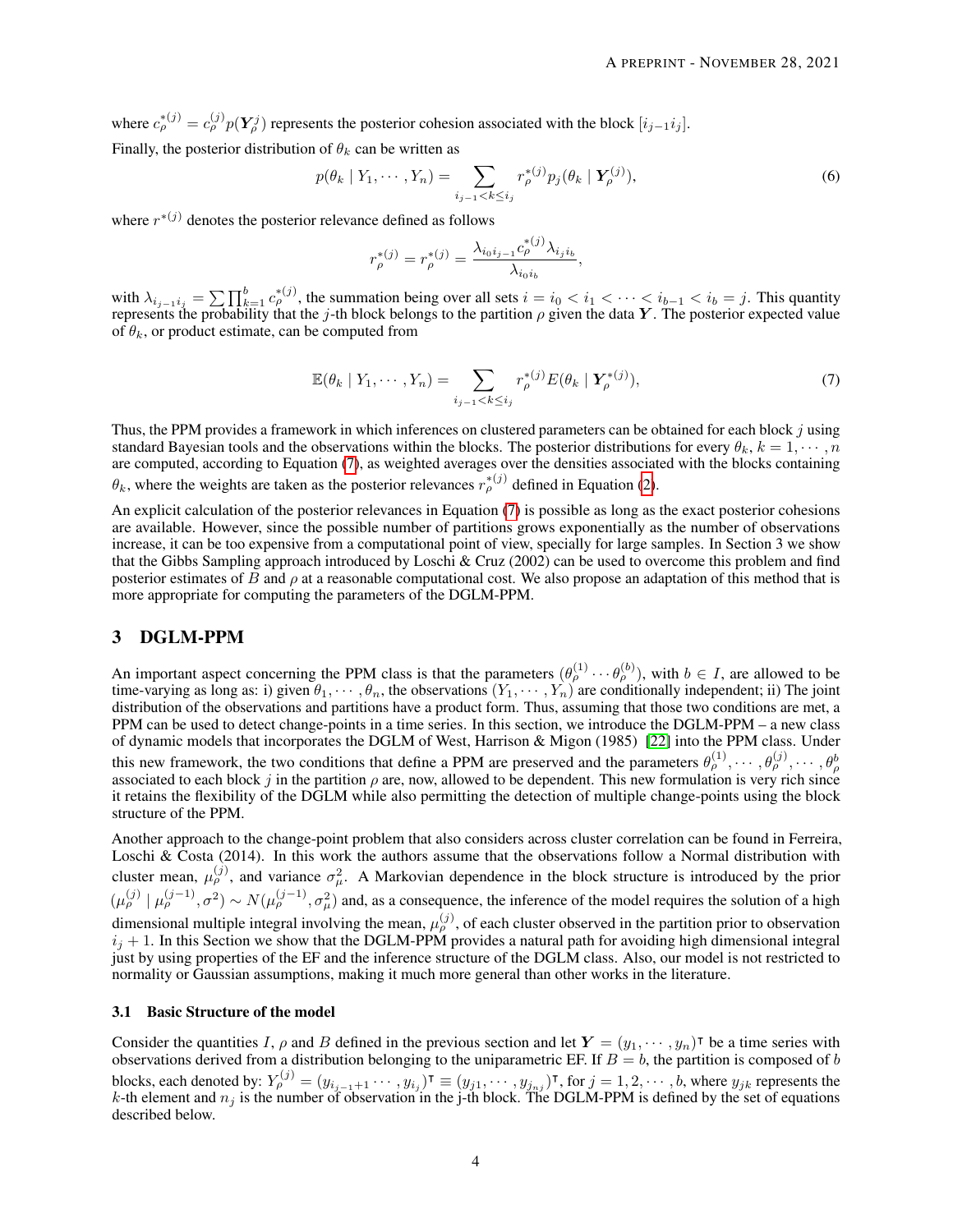• Observation equation:

$$
p(y_{jk} | \eta_{jk}, \tau_t, \rho) = \exp[\tau_{jk}(y_{jk}\eta_{jk} - a(\eta_{jk}))]c(y_{jk}, \tau_{jk}),
$$
\n(8)

where the quantities  $\eta_{ik}$  and  $\tau_{ik}$  are, respectively, the natural and scale parameter of the distribution. The functions a(.) and c(.) are assumed known with  $a(\eta_{ik})$  being twice differentiable with respect to  $\eta_{ik}$ .

• Prior distribution for  $\eta_{jk}$ :

$$
p(\eta_{jk} \mid \alpha_{jk}, \beta_{jk}) = b(\alpha_{jk}, \beta_{jk}) \exp[\alpha_{jk}\eta_{jk} - \beta_{jk}a(\eta_{jk})],
$$
\n(9)

where  $\alpha_{jk}$  and  $\beta_{jk}$  with  $j = 1, 2, \dots, b$  and  $k = 1, 2, \dots, n_j$  are hyperparameters to be estimated. The equation above is the conjugate prior distribution of the observation equation defined in [\(8\)](#page-4-0) and follows directly from the properties of the EF. The importance of working with conjugate priors was highlighted in the previous section. Basically, it allows us to obtain closed-form expressions for the block predictive function without relying on the use of intensive computational methods. The normalising constant of [\(9\)](#page-4-1) is given by the integral,

$$
b(\alpha_{jk}, \beta_{jk}) = \frac{1}{\int \exp[\alpha_{jk}\eta_{jk} - \beta_{jk}a(\eta_{jk})]d\eta_{jk}}.
$$

<span id="page-4-3"></span><span id="page-4-1"></span><span id="page-4-0"></span>
$$
\lambda_{jk} = g(\eta_{jk}^{\rho}) = \mathbf{F}_{jk}^{'} \boldsymbol{\theta}_{\rho}^{(j)},
$$
\n(10)

where  $\mathbf{F}_{jk}$  is a known  $d \times 1$  vector of explanatory variables,  $\theta_{\rho}^{(j)}$  is a  $d \times 1$  block state vector and  $g(.)$  is a monotonic diffentiable link function that relates the natural parameter  $\eta_{jk}$  of the observation equation to the linear predictor  $\lambda_{jk}$ .

• Evolution Equation:

• Link Equation:

$$
\boldsymbol{\theta}_{\rho}^{(j)} = \mathbf{G}_j \boldsymbol{\theta}_{\rho}^{(j-1)} + \boldsymbol{\omega}_j, \qquad \omega_j \sim [0, \mathbf{W}_j], \tag{11}
$$

where  $G_i$  represents a  $d \times d$  known evolution matrix, and  $\omega_i$  is a random evolution error only partially specified in term of its two first moments.

• Prior distribution for the number of blocks  $B$ 

<span id="page-4-2"></span>
$$
p(B = b) \propto \sum_{\mathcal{C}_1} \prod_{j=1}^{b} c_p^{(j)},
$$
\n(12)

where  $C_1$  denotes the set of all possible partitions of I into exactly b contiguous blocks and under the condition that  $0 = i_0 < i_1 < \cdots < i_b = n$ .

• Initial Information:

$$
\left(\boldsymbol{\theta}_{\rho}^{(0)} \mid D_0\right) \sim [\mathbf{m}_{00}, \mathbf{C}_{00}],\tag{13}
$$

where  $D_0$  represents the initial set of information.

Equation [\(11\)](#page-4-2) describes the Markovian evolution of the block state parameter  $\theta_{\rho}^{(j)}$ . The partial specification of the errors' distribution  $\omega_i$  only in terms of their first two moments is a standard procedure in the DGLM literature – it allows for a straightforward inference procedure even though full distributional knowledge about the process is lost. The complete characterisation of a DGLM-PPM also requires a prior cohesion  $c_{\rho}^{(j)}$  and a specification for  $\mathbf{W}_j$ . This topics will be addressed separately later on.

## 3.2 Inference

In this section we show the filtering algorithm for the DGLM-PPM. The procedure described here follows the steps of evolution and updating outlined by West, Harrison & Migon (1985). Denote by  $D_{\rho}^{(j)}$  the information set up to the j-th block, the inference begins by defining posterior moments of the state vector  $\theta_{\rho}^{(j-1)}$ , that is:

$$
(\pmb{\theta}_\rho^{(j-1)} \mid D^{(j-1)}_\rho) \sim [\mathbf{m}_\rho^{(j-1)}, \mathbf{C}^{(j-1)}_\rho].
$$

The moments of the block state prior,  $(\theta_{\rho}^{(j)} | D_{\rho}^{(j-1)})$ , can be obtained directly from the Evolution Equation in [\(11\)](#page-4-2) and are given by:

$$
\left(\boldsymbol{\theta}_{\rho}^{(j)} \mid D_{\rho}^{(j-1)}\right) \sim \left[\mathbf{a}_{\rho}^{(j)}, \mathbf{R}_{\rho}^{(j)}\right],\tag{14}
$$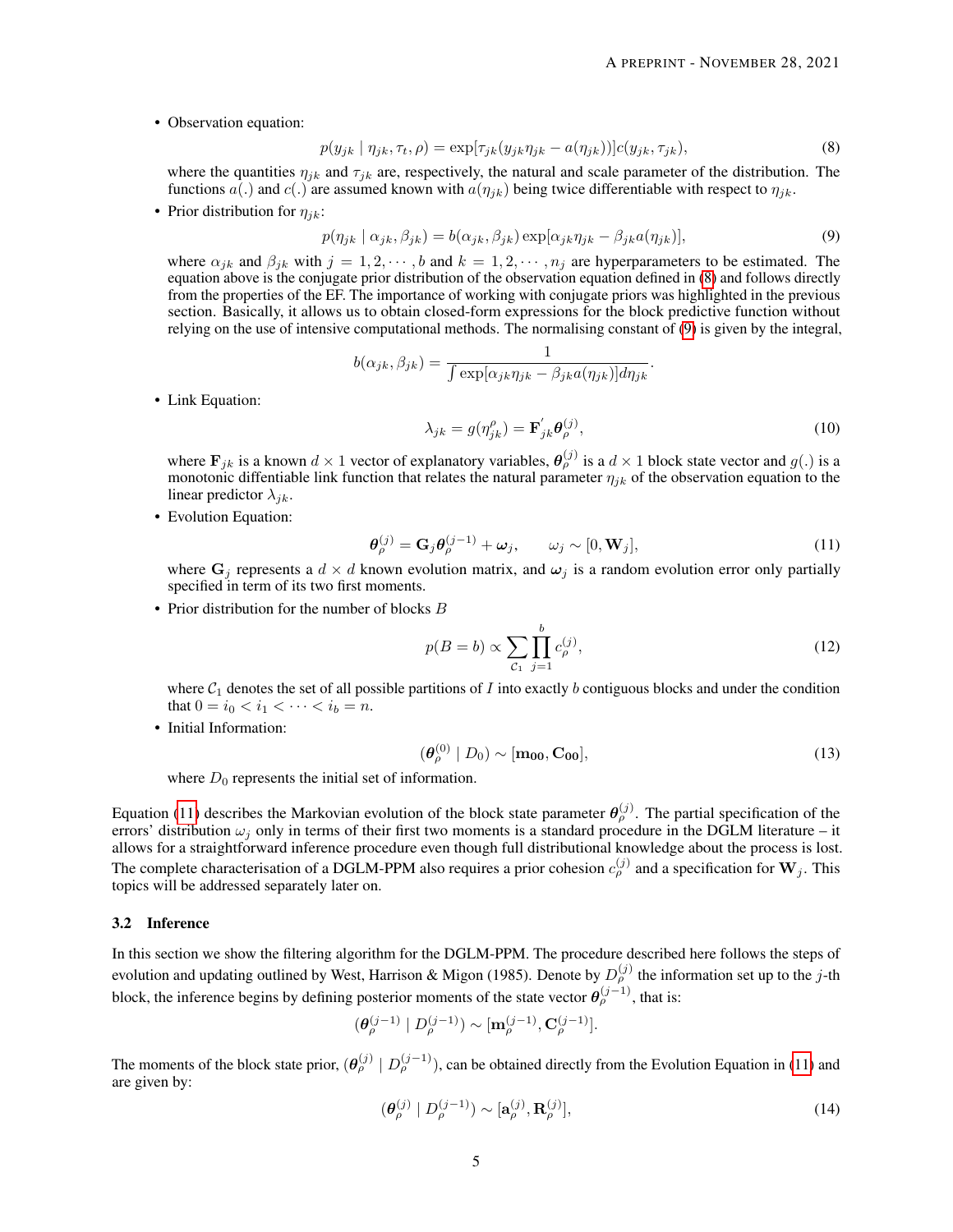where  $\mathbf{a}_{\rho}^{(j)} = \mathbf{G}_j \mathbf{m}_{\rho}^{(j)}$  and  $\mathbf{R}_{\rho}^{(j)} = \mathbf{G}_j \mathbf{C}_{\rho}^{(j-1)} \mathbf{G}_j' + \mathbf{W}_j$ .

Now, define  $D_{\rho}^{(j-1,k-1)}$  as the information set available up to the block  $j-1$  and the observation  $k-1$  of the j-th block that is being processed. The linear predictor  $\lambda_{jk}$  and the state vector  $\theta_{\rho}^{(j)}$  are assumed to have the following joint distribution specified only in terms of its first and second moments:

$$
\begin{pmatrix} \lambda_{jk} \\ \boldsymbol{\theta}_{\rho}^{(j)} \end{pmatrix} D_{\rho}^{(j-1,k)} \bigg) \sim \left[ \begin{pmatrix} f_{jk} \\ \mathbf{a}_{jk} \end{pmatrix}, \begin{pmatrix} q_{jk} & \mathbf{F}_{jk}' \mathbf{R}_{jk} \\ \mathbf{R}_{jk} \mathbf{F}_{j}' & \mathbf{R}_{jk} \end{pmatrix} \right],
$$
\n(15)

where  $f_{jk} = \mathbf{F}'_j \mathbf{R}_{jk}$  and  $q_{jk} = \mathbf{F}'_k \mathbf{R}_{jk} \mathbf{F}_j$ .

Estimates of the hyperparameters  $\alpha_{jk}$  and  $\beta_{jk}$  of the prior distribution [\(9\)](#page-4-1) can be obtained by matching the moments of the linear predictor,  $\lambda_{jk}$ , with  $f_{jk}$  and  $q_{jk}$  using the following relations,

$$
f_{jk} = \mathbb{E}[\lambda_{jk} \mid D_{\rho}^{(j-1,k)}], \quad \text{and} \quad q_{jk} = \mathbb{VAR}[\lambda_{jk} \mid D_{\rho}^{(j-1,k)}]. \tag{16}
$$

The resulting non-linear system of equations can be solved numerically or with the help of approximations. An example of this procedure will be provided in the next section.

From Bayes's theorem and according to properties of the EF, given the set of information  $D_{\rho}^{(j-1,k)}$ , the posterior distribution of  $\eta_{ik}$  will be,

$$
p(\eta_{jk} \mid D_{\rho}^{(j-1,k-1)}) = b(\alpha_{jk} + \tau_{jk}y_{jk}, \beta_{jk} + \tau_{jk}) \exp[(\alpha_{jk} + \tau_{jk}y_{jk})\eta_{jk} - (\beta_{jk} + \tau_{jk})a(\eta_{jk})].
$$
 (17)

To compute the predictive distribution of the observations  $Y$  given the partition observe that, conditionally on  $\rho = \{i_0, i_1, \dots, i_b\}$ , the joint density of the observations can be written as a product of predictive distributions, that is,

<span id="page-5-1"></span><span id="page-5-0"></span>
$$
p(\boldsymbol{Y} \mid \boldsymbol{\rho}) = \prod_{j=1}^{b} p(\boldsymbol{Y}_{\boldsymbol{\rho}}^{(j)}),
$$
\n(18)

where the predictive distribution  $p(Y_{\rho}^{(j)})$  associated to the observations in the j-th block can be calculated from

$$
p(\mathbf{Y}_{\rho}^{(j)}) = \prod_{k=1}^{nj} \int p(y_{jk} | \eta_{jk}) p(\eta_{jk}) d\eta_{jk}
$$
  
= 
$$
\prod_{k=1}^{nj} \frac{b(\alpha_{jk}, \beta_{jk}) c(y_{jk}, \frac{1}{\tau_{jk}})}{b(\alpha_{jk} + \tau_{jk} Y_{jk}, \beta_{jk} + \tau_{jk})}.
$$
 (19)

As a consequence of the product form in [\(19\)](#page-5-0), the posterior distribution of the partition  $\rho = \{i_0, i_1, \dots, i_n\}$  can be obtained from Equation [\(5\)](#page-2-2), which assures that the probability of any partition can be written as product of non-negative cohesions. Also, from the assumptions of the DGLM class, the observations are conditionally independent given the parameters. Thus, DGLM-PPM satisfies both conditions required for a PPM.

The updating of the linear predictor follows directly from [\(17\)](#page-5-1). The posterior moments of  $\lambda_{ik}$  are given by:

$$
\mathbb{E}[g(\eta_{jk}) \mid D_{\rho}^{(j-1,k-1)}] = f_{jk}^*, \quad \text{and} \quad \mathbb{VAR}[g(\eta_{jk}) \mid D_{\rho}^{(j-1,k-1)}] = q_{jk}^*.
$$

In many cases the pair of equations above will not have a simple solution. In these situations, the computation of  $f_{jk}^*$ and  $q_{jk}^*$  may be done approximately as proposed by da-Silva, Migon & Correia (2011) [\[31\]](#page-19-14).

Since no assumptions are made about the distribution of the block state vector, we can not obtain a posterior distribution for  $(\theta_{\rho}^{(j)} \mid D_{\rho}^{(j-1,k)})$  without making additional hypothesis about the model. Following the steps outlined in West & Harrison (1997), Chapter 14, we use Linear Bayesian Estimation (LBE) to estimate the first two moments of the posterior distribution of the block state vector. LBE is a technique that allows for the estimation of unknown non-linear functions through linear approximations. Applying the procedure to the joint distribution of  $\theta_{\rho}^{(j)}$  and  $\lambda_{jk}$  we obtain:

$$
\hat{\mathbb{E}}[\theta_{\rho}^{(j)} | \lambda_{jk}, D_{\rho}^{(j-1,k)}] = \mathbf{a}_{jk} + \frac{1}{q_{jk}} \mathbf{R}_j \mathbf{F}_j (\lambda_{jk} - f_{jk}) \quad \text{and}
$$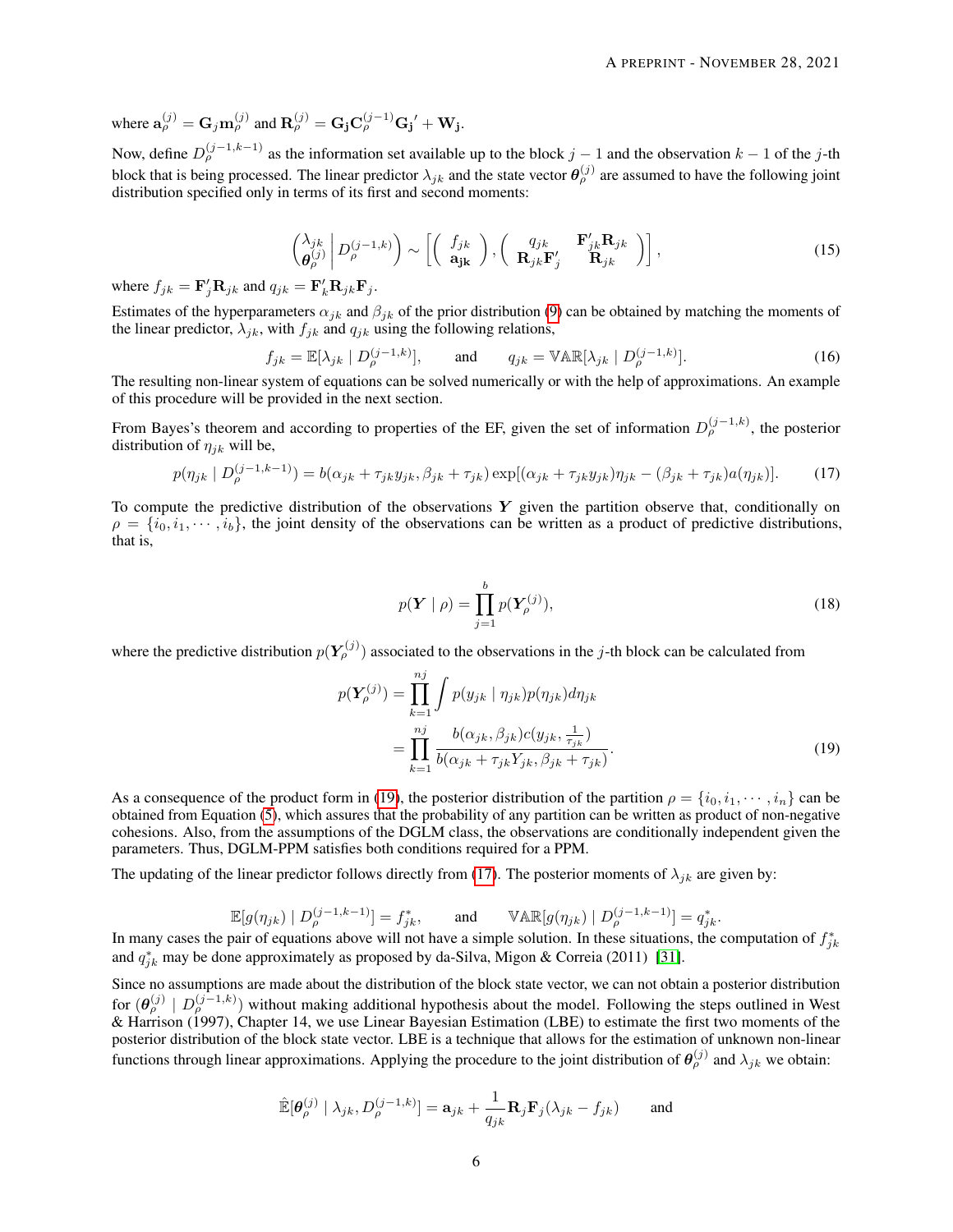$$
\mathbf{V\hat{A}}\mathbf{R}[\theta_{\rho}^{(j)} | \lambda_{jk}, D_{\rho}^{(j-1,k)}] = \mathbf{R}_{\mathbf{j}} - \frac{1}{q_{jk}} \mathbf{R}_{\mathbf{j}} \mathbf{F}_{\mathbf{j}} \mathbf{F}'_{\mathbf{j}} \mathbf{R}_{\mathbf{j}}.
$$

Then, using the Law of Iterated Expectation, we have that  $(\theta_{\rho}^{(j)} | D_{\rho}^{(j-1,k)}) \sim [m_{jk}, C_{jk}]$ , where

$$
\mathbf{m}_{jk} = \mathbf{a}_{jk} + \frac{1}{q_{jk}} \mathbf{R}_{jk} \mathbf{F}_{jk} (f_{jk}^* - f_{jk})
$$
\n(20)

and

$$
\mathbf{C}_{jk} = \mathbf{R}_{jk} - \frac{1}{q_{jk}} \left[ \mathbf{R}_{jk} \mathbf{F}_{jk} \mathbf{F}_{jk}' \mathbf{R}_{jk} \left( 1 - \frac{q_{jk}^*}{q_{jk}} \right) \right]. \tag{21}
$$

The inference procedure goes as follows: within each block, there is no parametric evolution. The information set available at the beginning of the block  $[i_{j-1}i_j]$  is denoted by  $D_\rho^{(j-1,0)}$  and the updating procedure is started by taking  $a_{j1} = m_{(j-1,n_{j-1})}$  and  $R_{j1} = C_{(j-1,n_{j-1})}$ . After each observation is processed, the values of  $a_{jk}$  and  $R_{jk}$  are updated to  $a_{jk} = m_{(j,k-1)}$  and  $\mathbf{R}_{jk} = \mathbf{C}_{(j,k-1)}$ . Once every observation in the j-th block is handled, the evolution equation is applied to the state vector, and the inference proceeds to the next block. This cycle is carried out until all the observations of every block are processed. Naturally, the complete specification of a DGLM-PPM requires an initial state denoted by:

<span id="page-6-2"></span>
$$
\left(\boldsymbol{\theta}_{\rho}^{(0)} \mid D_0\right) \sim \left[\mathbf{m}_{00}, \mathbf{C}_{00}\right],\tag{22}
$$

where  $D_0$  represents the initial set of information.

Table [\(1\)](#page-6-0), below, displays the parameters  $\alpha_{jk}$ ,  $\beta_{jk}$ ,  $f_{jk}^*$  and  $q_{jk}^*$  for some of the distributions within the EF. In Section 4, we will work out the Poisson DGLM-PPM as an illustration.

<span id="page-6-0"></span>

| <b>Distribution</b>                    | $\alpha_{ik}$                           | $\beta_{jk}$                                                              | $f_{jk}^*$                                                                                                          | $q_{jk}^*$                                                                                                                                                                     |  |
|----------------------------------------|-----------------------------------------|---------------------------------------------------------------------------|---------------------------------------------------------------------------------------------------------------------|--------------------------------------------------------------------------------------------------------------------------------------------------------------------------------|--|
| Poisson $(\mu_{ik})$                   | $\perp$<br>$q_{ik}$                     | $\exp(-f_{jk})$<br>$q_{jk}$                                               | $\left(\frac{\alpha_{jk}+y_{jk}}{\beta_{jk}+1}\right)$<br>$\log$                                                    | $y_{jk} + \alpha_{jk}$                                                                                                                                                         |  |
| Normal $(\mu_{jk}, V)$                 | $f_t$                                   | $q_t$                                                                     | $\frac{q_{jk}y_{jk} + \alpha_{jk}V}{V + \beta_{ik}}$                                                                | $\frac{\beta_{jk}V}{V+\beta_{jk}}$                                                                                                                                             |  |
| Binomial $(k_{jk}, \mu_{jk})$          | $+\exp(f_{jk})$<br>$q_{ik}$             | $1+\exp(-f_{jk})$<br>$q_{ik}$                                             | $\log\left(\frac{\alpha_{jk}+y_{jk}}{\beta_{ik}+k_{jk}-y_{jk}}\right)$                                              | $\frac{1}{y_{jk} + \alpha_{jk}} + \frac{1}{\beta_{jk} + k_{jk} - y_{jk}}$                                                                                                      |  |
| Neg. Binom. $(\pi_{jk}, \lambda_{jk})$ | $\frac{1-\exp(-f_{jk})}{2}$<br>$q_{ik}$ | $\frac{1-2\exp(f_{jk})+\exp(2f_{jk})}{\text{Tr}}$<br>$\exp(f_{jk}q_{jk})$ |                                                                                                                     | $\log\left(\frac{\beta_{jk}+y_{jk}}{\beta_{ik}+\lambda_{jk}+y_{jk}+\alpha_{jk}}\right) \quad \frac{1}{y_{jk}+\beta_{jk}}+\frac{1}{\beta_{jk}+\lambda_{jk}+y_{jk}+\alpha_{jk}}$ |  |
| Gamma $(r_{jk}, s_{jk})$               | $\frac{-\alpha_{jk}}{\beta_{jk}}$       | $\frac{\alpha_{jk}^2}{\beta_{jk}}$                                        | $-\alpha_{ik}$<br>$\overline{\beta_{jk}+y_{jk}}$<br>Table 1. Agreement colorer fraction generating of the DCI M DDM | $\alpha_{jk}$<br>$\overline{(\beta_{jk}+y_{jk})^2}$                                                                                                                            |  |

Table 1: Approximate values for the parameters of the DGLM-PPM

#### 3.3 The prior cohesion

Some classes of clustering models require the specification of a prior cohesion function. In the absence of information, the modeler may choose non-informative discrete cohesions such as an uniform prior. For exchangeable partition models, the Dirichlet and Pitman-Yor process are popular choices (for an in-depth discussion, see Pagananin (2020) [\[25\]](#page-19-15)). In the case of PPM models that only allow for contiguous blocks, truncated geometric priors are a common pick – the most famous one being Yao's prior [\[24\]](#page-19-16). In this work we chose to work with one of such priors. Let  $\pi$  define the change-point probability at any given instant  $t$ , we define the prior cohesion for block  $j$  as

<span id="page-6-1"></span>
$$
c_{\rho}^{(j)} = \begin{cases} \pi(1-\pi)^{i-j-1}, & \text{if } j < n \\ (1-\pi)^{i-j-1}, & \text{if } j = n, \end{cases}
$$
 (23)

for all  $i, j \in \rho$  such that  $i < j$ . Equation [\(23\)](#page-6-1) defines a discrete renewal process wherein the change-points are represented by an *iid* Bernoulli sequence and are independent of one another. That is, by assuming Yao's prior, one considers that past realisations of the process do not convey information about its future. Under this setting, it can be shown that the probability associated to any partition is given by,

$$
p(\rho = \{i_1, \cdots, i_b\}) = \pi^{b-1}(1-\pi)^{n-b},
$$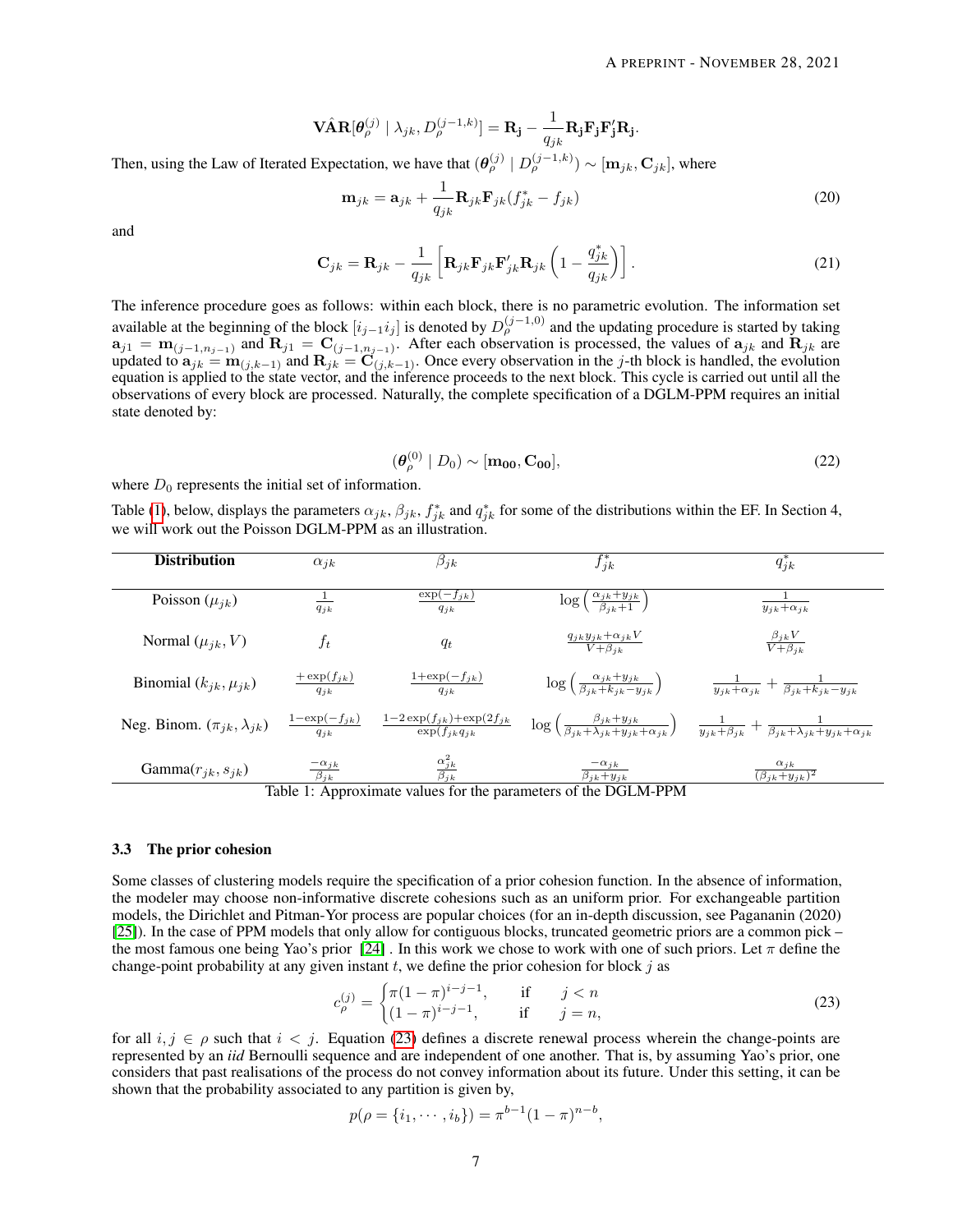Another direct consequence of Equation [\(23\)](#page-6-1) is that the prior distribution of the random variable  $B$  denoting the number of blocks in the partition follows a binomial distribution, that is

$$
P(B = b) = {n-1 \choose b-1} \pi^{b-1} (1-\pi)^{n-b}.
$$
 (24)

Loschi et al. (2002) [\[33\]](#page-19-17) suggest to assign a Beta prior distribution with parameters r and s,  $\mathcal{B}(r, s)$ , for the probability π. This allows for exact calculation of the relevant quantities associated to Yao's prior. Suppose  $\pi \sim \mathcal{B}(r, s)$  then the random variable  $B - 1$  follows a Beta Binomial distribution with parameters  $n - 1$ , r and s, which, in turn, imply a prior mean for the number of change-points given by

<span id="page-7-3"></span><span id="page-7-0"></span>
$$
\mathbb{E}(B - 1) = (n - 1)\frac{r}{r + s}.
$$
\n(25)

The marginal posterior distribution of  $\rho$  given the data can be written as

$$
p_{\pi}(\rho \mid \boldsymbol{Y}) = \int_{\Pi} p(\rho \mid \boldsymbol{Y}) p(\pi) d\pi,
$$

where  $p(\rho | Y)$  can be calculated from [\(5\)](#page-2-2). Therefore, the posterior distribution of  $\rho$  can be expressed as

$$
p_{\pi}(\rho \mid \boldsymbol{Y}) \propto \left[\prod_{j=1}^{b} p_j(\boldsymbol{Y}_{\rho}^{(j)})\right] \mathcal{B}(b+r-1, n+s-b), \tag{26}
$$

From the results above, it is possible to obtain the exact posterior relevances involved in the calculation of [\(7\)](#page-3-0). Nevertheless, as already discussed in Section 2, the computation of the products and sums requires a high computational effort. An alternative approach for this problem is the Gibbs sampling scheme that will be introduced next.

#### 3.4 Gibbs Sampling

In this section, we present the Gibbs sampling algorithm proposed by Barry & Hartigan (1993) [\[15\]](#page-19-12) and used by Loschi & Cruz (2002) [\[16\]](#page-19-6) to carry out inferences on the partition and parameters of a PPM.

Let U be an auxiliary random vector of length  $n - 1$  whose i-th component is defined as:

$$
U_i = \begin{cases} 1, & \text{if } \theta_i = \theta_{i+1} \\ 0, & \text{if } \theta_i \neq \theta_{i+1} \end{cases}
$$

Each element  $U_i \in U$  for  $i = 1, 2, \dots, n-1$  is an indicator variable that takes on zero or one whether or not the process goes through a change-point at the *i*-th observation. Observe that any partition  $\rho = \{i_0, i_1, \dots, i_b\}$  is completely defined by the vector  $\bar{U} = (U_1, \dots, U_{n-1})$ . The Gibbs Sampler begins with  $\bar{U}^0 = (U_1^0, \dots, U_{n-1}^0)$ . For every step  $s > 1$ , a new vector  $U^s = (U_1^s, \dots, U_{n-1}^s)$  is generated such that the value of each element  $U_r^s$  is determined conditionally on the values of the other variables according to the following density:

$$
f(U_r | U_1^s, \cdots, U_{r-1}^s, U_{r+1}^{s-1}, \cdots, U_{n-1}^{s-1}; \mathbf{Y}),
$$

with  $r = 1, \cdots, n-1$ .

To generate new samples from the partition  $\rho$ , Loschi & Cruz (2002) propose using the ratio below,

<span id="page-7-2"></span><span id="page-7-1"></span>
$$
R_r = \frac{P(U_r = 1 \mid A_r^s, \pi, Y)}{P(U_r = 0 \mid A_r^s, \pi, Y)},
$$
\n(27)

where  $A_r^s = \{U_1^s = u_1, \dots, U_{r-1}^s = u_{r-1}, U_{r+1}^{s-1} = u_{r+1}, \dots, U_{n-1}^{s-1} = u_{n-1}\}$  and  $r = 1, \dots, n-1$ . Let b be the number of blocks when  $U_r = 0$  and assume Yao's prior cohesion defined in [\(23\)](#page-6-1) with a  $\mathcal{B}(r, s)$  prior for the parameter  $\pi$ . Then, from [\(26\)](#page-7-0), Equation [\(27\)](#page-7-1) becomes:

$$
R_r = \frac{P(\mathbf{Y} \mid \rho, r, s)}{P(\mathbf{Y} \mid \rho', r, s)} = \frac{\prod_j^{b'} p_j(\mathbf{Y}_{\rho'}^{(j)}) \text{Beta}(b + r - 2, n + s - b + 1)}{\prod_j^{b} p_j(\mathbf{Y}_{\rho}^{(j)}) \text{Beta}(b + r - 1, n + s - b)}
$$
(28)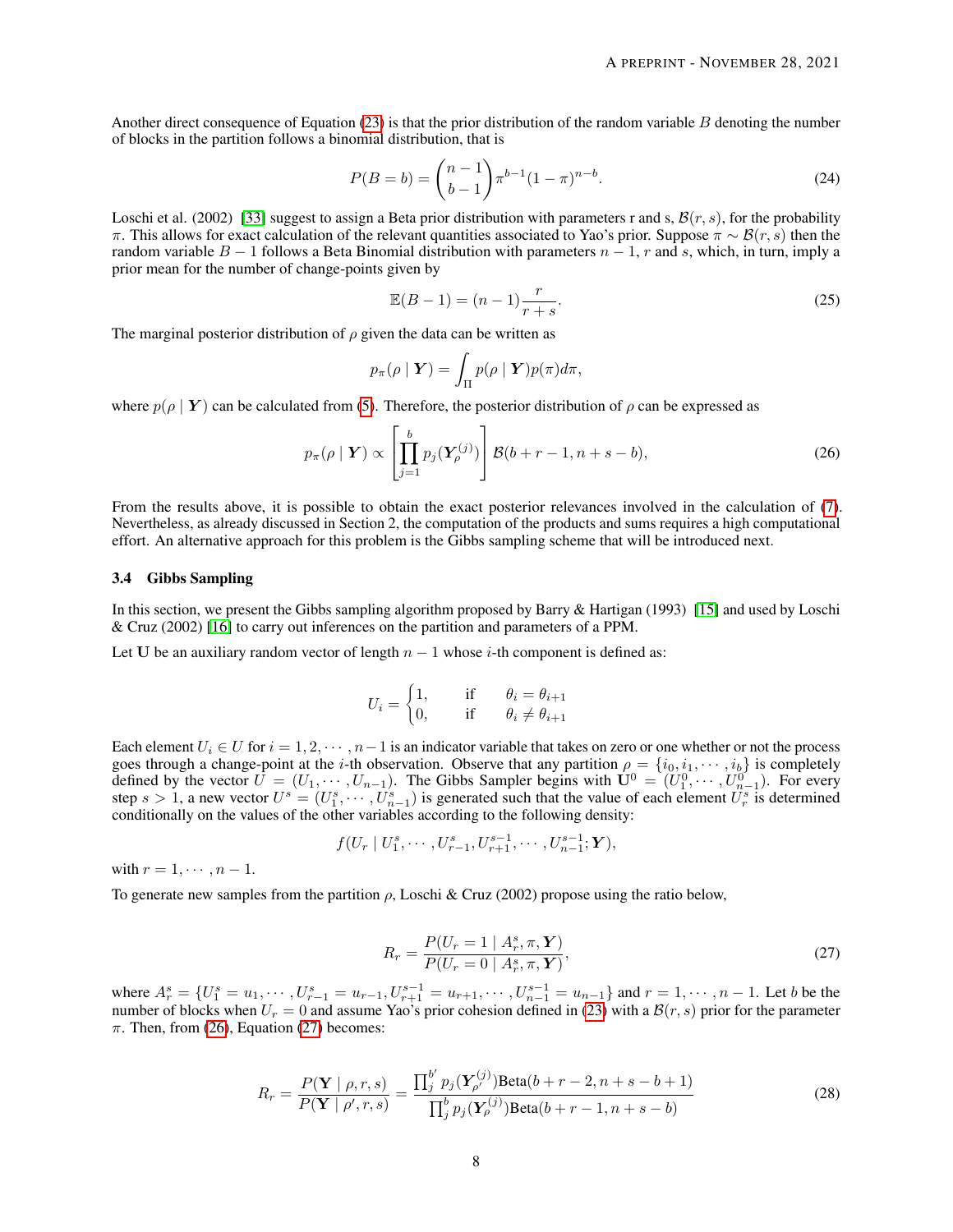where Beta(.) denotes the Beta function,  $\rho = \{U_1 = u_1, \dots, U_r = 0, \dots, U_{n-1} = u_{n-1}\}, \rho' = \{U_1 = u_1, \dots, U_r = 0, \dots, U_{r-1} = u_{n-1}\}$  $1, \dots, U_{n-1} = u_{n-1}$  and  $b' = b - 1$ . Rewriting the Beta function in terms of Gamma functions and using the recurrence relation  $\Gamma(x+1) = x\Gamma(x)$ , Equation [\(28\)](#page-7-2) simplifies to,

$$
R_r = \frac{\prod_j^{b'} p_j(\mathbf{Y}_{\rho'}^{(j)})(n+s-b)}{\prod_j^{b} p_j(\mathbf{Y}_{\rho}^{(j)})(b+r-2)}.
$$
\n(29)

A criterion for accepting or rejecting the values obtained for  $U_r^s$  is

$$
U_r^s = \begin{cases} 1, & \text{if } R_r \ge \frac{1-u}{u} \\ 0, & \text{otherwise} \end{cases}
$$

where the values of  $u$  are drawn from a standard Uniform distribution.

Let M be the size of the MCMC chain generated (that is, the number of vectors  $U$ ) and  $M'$  the number of vectors containing the block j. The posterior relevance  $r^*(j)$  is defined as

<span id="page-8-2"></span>
$$
r^*(j) = \frac{M'}{M}.\tag{30}
$$

The product estimates associated to the parameters of interest can be obtained from [\(7\)](#page-3-0) using the relevances computed according to the equation above. The number of blocks  $B$  in the partition can be obtained from

<span id="page-8-1"></span>
$$
B = 1 + n - \sum_{r=1}^{n-1} U_r,
$$
\n(31)

and the posterior change-point probability is given by

$$
Pr(y_r \text{ is a change point} \mid \mathbf{Y}, \varrho) = \frac{\sum_{i=1}^{M} U_r^{(i)}}{M},\tag{32}
$$

where  $\rho = \{\rho^{(1)}, \rho^{(2)}, \cdots, \rho^{(i)}, \cdots, \rho^{(M)}\}$  and  $U_r^{(i)}$  corresponds to the r-th observation of the *i*-th partition,  $\rho^{(i)}$ , sampled by the Gibbs algorithm.

#### 3.5 Discount Factor

In a DGLM setting, the usual strategy to specify the variance matrix of the evolution equation is via discount factors (denoted, here, by  $\delta$ ). This approach is very appealing since it handles the uncertainty about the state parameters elegantly and straightforwardly. A decrease in the discount factor is associated with a larger variance  $W_i$  in the state evolution and, consequently, with more uncertainty in the parameters. In most cases, the specification of  $\delta$  is carried on through a sensitivity analysis in which the chosen values of the discount factor are close to one. This is a reasonable procedure since it is expected that a time series should retain most of its information when transitioning from one observation to the next. That is not the case for the DGLM-PPM, however. Since we now have a clustering structure that aggregates several observations and the evolution equation is only applied between different blocks, higher values of  $\delta$  would imply very little uncertainty about the future state of the process. Therefore, the block structure is likely to induce smaller values of the discount factor for the DGLM-PPM in relation to the conventional DGLM.

Although a sensitivity analysis taking into account different values of  $\delta$  is possible for the DGLM-PPM, in practice it would demand a high computational effort. In order to circumvent this issue, we propose to append a Metropolis step within the Gibbs Sampling scheme described in the last section. This way we can obtain point and interval estimates of the discount factor in a reasonable computer time. The posterior distribution for  $\delta$  is given by the following expression:

<span id="page-8-0"></span>
$$
p(\delta \mid D^{(b)}) \propto \left[ \prod_{j=1}^{b} \prod_{k=1}^{n_j} p(Y_{jk} \mid D^{(j-1,k-1)}, \rho, \delta) \right] p(\delta), \tag{33}
$$

where  $p(\delta)$  represents a prior distribution for the discount factor and  $D^{(b)}$  is the complete information set up to the last block b. Since  $\delta \in [0, 1]$ , the Beta distribution arises as natural candidate to be the prior distribution for the discount factor  $\delta$ . Samples from [\(33\)](#page-8-0) can be obtained efficiently using the well known Adaptative Rejection Metrolis Sampling (ARMS) [\[26\]](#page-19-18) algorithm.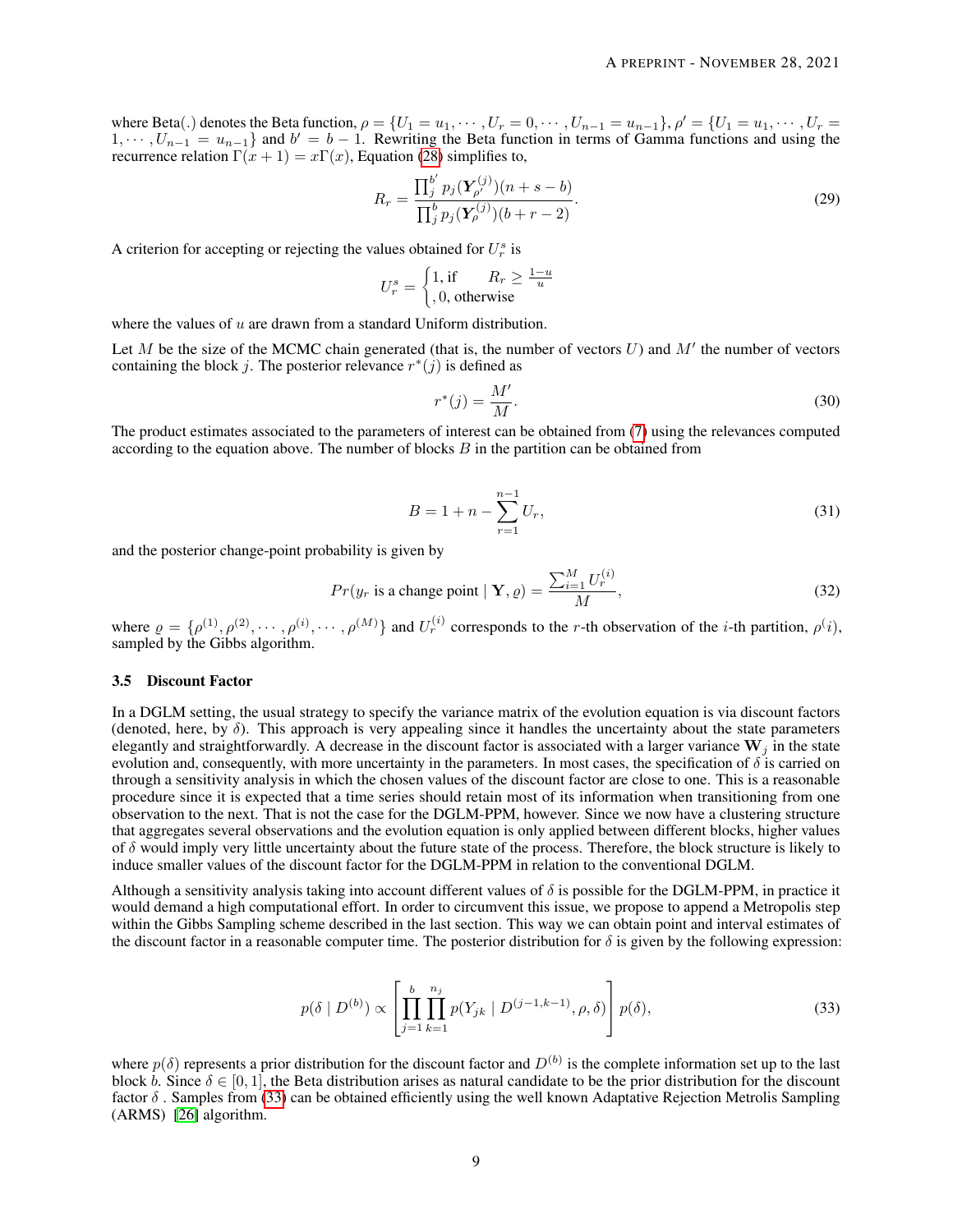## 4 Poisson DGLM-PPM

Consider a time series of counts Y<sub>jk</sub> with  $j = 1, 2, \dots, b$  and  $k = 1, 2, \dots, n_j$  such that  $Y_{jk} \mid \mu_{jk} \sim \text{Poisson}(\mu_{jk})$ and  $\mu_{jk} > 0$ . The Poisson distribution belongs to the EF with  $\tau = 1$ ,  $a(\eta_t) = \exp(\eta_t)$ ,  $c(y_t, \tau) = \frac{1}{y_t!}$  and  $\eta_t = \log(\mu_t)$ . From [\(10\)](#page-4-3) and properties of the EF, the canonical link function is given by  $\lambda_{jk} = g(\eta_{jk}) = F'_{jk}\ddot{\theta}_{jk}$ . Thus, assuming  $g(\eta_{jk}) = \eta_j$ , we obtain,

$$
\log(\mu_{jk}) = F'_{jk}\boldsymbol{\theta}_{jk}
$$

Equation [\(9\)](#page-4-1) implies a Gamma $(\alpha_{jk}, \beta_{jk})$  conjugate prior distribution for  $\mu_{jk}$ , that is

$$
p(\mu_{jk} \mid D_{t-1}) = \frac{\beta_{jk}^{\alpha_{jk}}}{\Gamma(\alpha_{jk})} \mu_{jk}^{\alpha_{jk}-1} exp(-\beta_{jk} \mu_{jk}).
$$

The hyperparameters  $\alpha_t$  and  $\beta_t$  can be elicited in terms of the pair  $(f_t, q_t)$  using the following relations:

$$
f_{jk} = \mathbb{E}[\log(\mu_{jk} \mid D_{j-1,k})], \quad \text{and} \quad q_{jk} = \mathbb{VAR}[\log(\mu_{jk} \mid D_{j-1,k})].
$$

Thus,  $f_{jk} = \psi(\alpha_{jk}) - \log(\beta_{jk})$  and  $q_{jk} = \psi'(\alpha_{jk})$ , where  $\psi$  and  $\psi'$  are the Gamma and Digamma functions, respectively. West & Harrison (1997) suggest to use the following first order approximations for the digamma and trigamma functions:  $\psi(x) = \log(x)$  and  $\psi'(x) = \frac{1}{x}$ . Solving the resulting system of equations we obtain  $\alpha_{jk} = \frac{1}{q_{jk}}$ and  $\beta_{jk} = \frac{\exp(-f_{jk})}{g_{jk}}$  $\frac{(-f_{jk})}{q_{jk}}$ .

From the conjugacy assumption, the posterior distribution of  $\mu_{jk}$  given the partition will be

$$
p(\mu_{jk} | D_{jk}, \rho) \sim \text{Ga}(\alpha_{jk} + y_{jk}, \beta_{jk} + 1).
$$

The equation above implies that the posterior moments of the linear predictor can be approximated by the following expressions,

$$
f_{jk}^* \approx \log\left(\frac{y_{jk} + \alpha_{jk}}{\beta_{jk} + 1}\right)
$$
 and  $q_{jk}^* = \frac{1}{y_{jk} + \alpha_{jk}}$ 

From [\(19\)](#page-5-0) the block predictive distribution takes the form:

$$
p_j(\boldsymbol{Y}_{\boldsymbol{\rho}}^{(j)}) = \prod_{i=1}^{n_j} \frac{\Gamma(\alpha_{jk} + y_{jk})}{y_{jk}!\Gamma(\alpha_{jk})} \frac{\beta_{jk}^{\alpha_{jk}}}{(1+\beta_{jk})^{y_{jk}+\alpha_{jk}}}
$$

Thus, assuming Yao's prior cohesion as defined in Section (3.3), the posterior distribution of the partition  $\rho$  given the observations  $\overline{Y}$  can be expressed as

$$
p_{\pi}(\rho \mid \boldsymbol{Y}, \delta) \propto \left[ \prod_{j=1}^{b} \prod_{i=1}^{n_j} \frac{\Gamma(\alpha_{jk} + y_{jk})}{y_{jk}! \Gamma(\alpha_{jk})} \frac{\beta_{jk}^{\alpha_{jk}}}{(1 + \beta_{jk})^{y_{jk} + \alpha_{jk}}} \right] \text{Beta}(b + r - 1, n + s - b).
$$

In the same way, considering a  $\mathcal{B}(r, s)$  prior, the posterior distribution of the discount factor  $\delta$  given the data and the partition will be given by

$$
p(\delta \mid \boldsymbol{Y}, \rho) \propto \left[ \prod_{j=1}^{b} \prod_{i=1}^{n_j} \frac{\Gamma(\alpha_{jk} + y_{jk})}{y_{jk}!\Gamma(\alpha_{jk})} \frac{\beta_{jk}^{\alpha_{jk}}}{(1 + \beta_{jk})^{y_{jk} + \alpha_{jk}}} \right] (1 - \delta)^{r-1} \delta^{s-1}.
$$

Finally, updating of the state vector can be done via equations [\(20\)](#page-5-0) and [\(21\)](#page-6-2).

# 5 Simulation Study

A simulation study was carried out to evaluate the properties of the DGLM-PPM and compare it to the conventional DGLM. We generated  $L = 500$  samples of size  $n = 100$  observations from a Poisson Local Level Model (PLLM). The equations describing the generating process are given below,

<span id="page-9-0"></span>
$$
y_t \sim \text{Poisson}(\exp(\gamma_t))\tag{34}
$$

$$
\gamma_t = \phi \gamma_{t-1} + \eta_t, \qquad \eta_t \sim N[0, W_t], \tag{35}
$$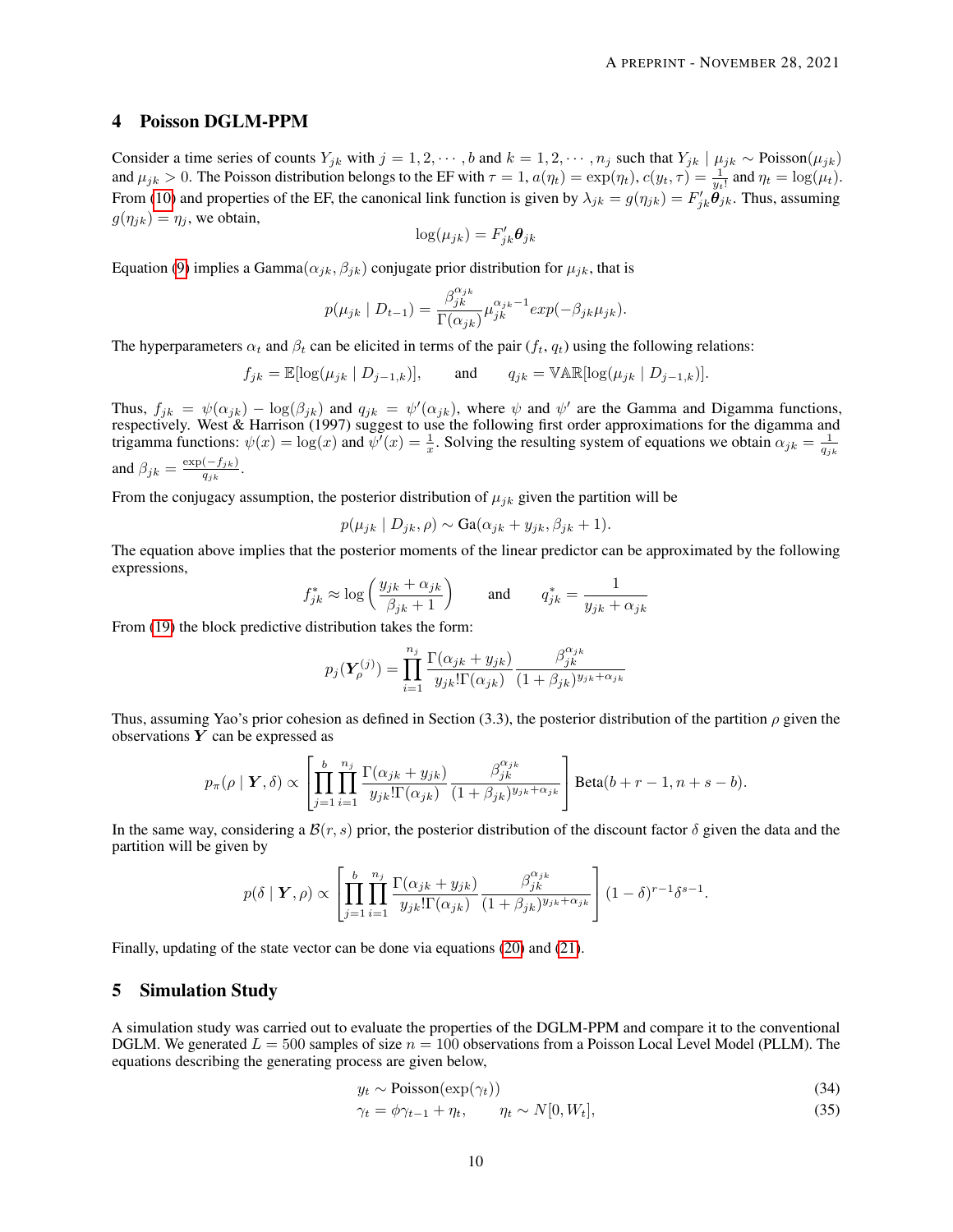where  $\gamma_t$  represents the level of the process at time t,  $\phi$  is a constant and  $\eta_t$  a normally distributed stochastic error with variance  $W_t$ . To ensure the generation of stable stationary samples, we set  $\phi = 0.99$  and  $W_t = 0.001$ . Since the objective is to analyse time series with change-points, jumps were introduced in the level  $\gamma_t$  of the processes at the instants  $t = 20$ ,  $t = 40$ ,  $t = 60$  and  $t = 80$ , totalling four change-points (or five blocks). These jumps were created so that the expected value of the time series shifts by 100 units at each jump.

To model the PPML processes with jumps defined by [\(34\)](#page-9-0) and [\(35\)](#page-9-0), we used the Poisson DGLM-PPM described in Section 4 specified according to the following configuration:  $G_j = 1$ ,  $F_j = 0.99$  and  $\theta_{\rho}^{(j)} = \gamma_{\rho}^{(j)}$  for all j. No prior knowledge was assumed about the discount factor, thus we considered a non-informative  $\mathcal{B}(1.1)$  prior for  $\delta$ . Finally, the initial state was partially specified in terms of the first two moments as following,  $(\theta_\rho^0 | D_0) \sim (1, 10)$ .

In regard to the prior cohesion, we assume Yao's prior with a non-informative  $\mathcal{B}(1, 1)$  prior for the index parameter  $\pi$ . From Equation [\(25\)](#page-7-3), under this configuration, the average prior expected number of blocks in the partitions is 49.5. So, with this choice of parameters we should see the average posterior number of blocks shifts away from the prior's specification towards smaller values. The Gibbs Sampling scheme described in previous sections was used to sample from the partition U and  $\delta$ . As each replication of the Monte Carlo experiment is very demanding from the computational point of view, we looked for a minimum viable configuration for the procedure. Preliminary analysis using the tools available on the R coda package [\[30\]](#page-19-19) showed fast convergence and low correlation for the MCMC chains (Loschi & Cruz (2002) [\[16\]](#page-19-6) report a similar result in an akin setting). Thus, we opted for generating single chains of 4000 samples with a burn-in period of [1](#page-10-0)000 iterations and a lag of 3 for a net sample size of  $M = 1000^1$ .

Point estimates of the probability that, at any given observation  $y_r$ ,  $r \in (1, 2, \dots, 100)$ , of the time series there is a change-point can be computed according to Equation [\(32\)](#page-8-1). The 500 values obtained for each observation are organised in box-plots and displayed in Figure [\(1\)](#page-10-1). The results show good performance by the proposed model: as expected, the change-point probabilities are equal to one across all 500 Monte Carlo replications at the jumps artificially inserted in the process. For all the remaining points, the DGLM-PPM assigns small probabilities (around 8% on average).

<span id="page-10-1"></span>

Figure 1: Box Plots of the change-point probabilities associated to each observation. The vertical dashed lines indicate the change-points introduced on the generating process.

<span id="page-10-0"></span><sup>1</sup>The computing time for each Monte Carlo replication under the setting described is around 15 minutes using an Intel i7-4790k 4GHZ processor with 16Gb of Ram memory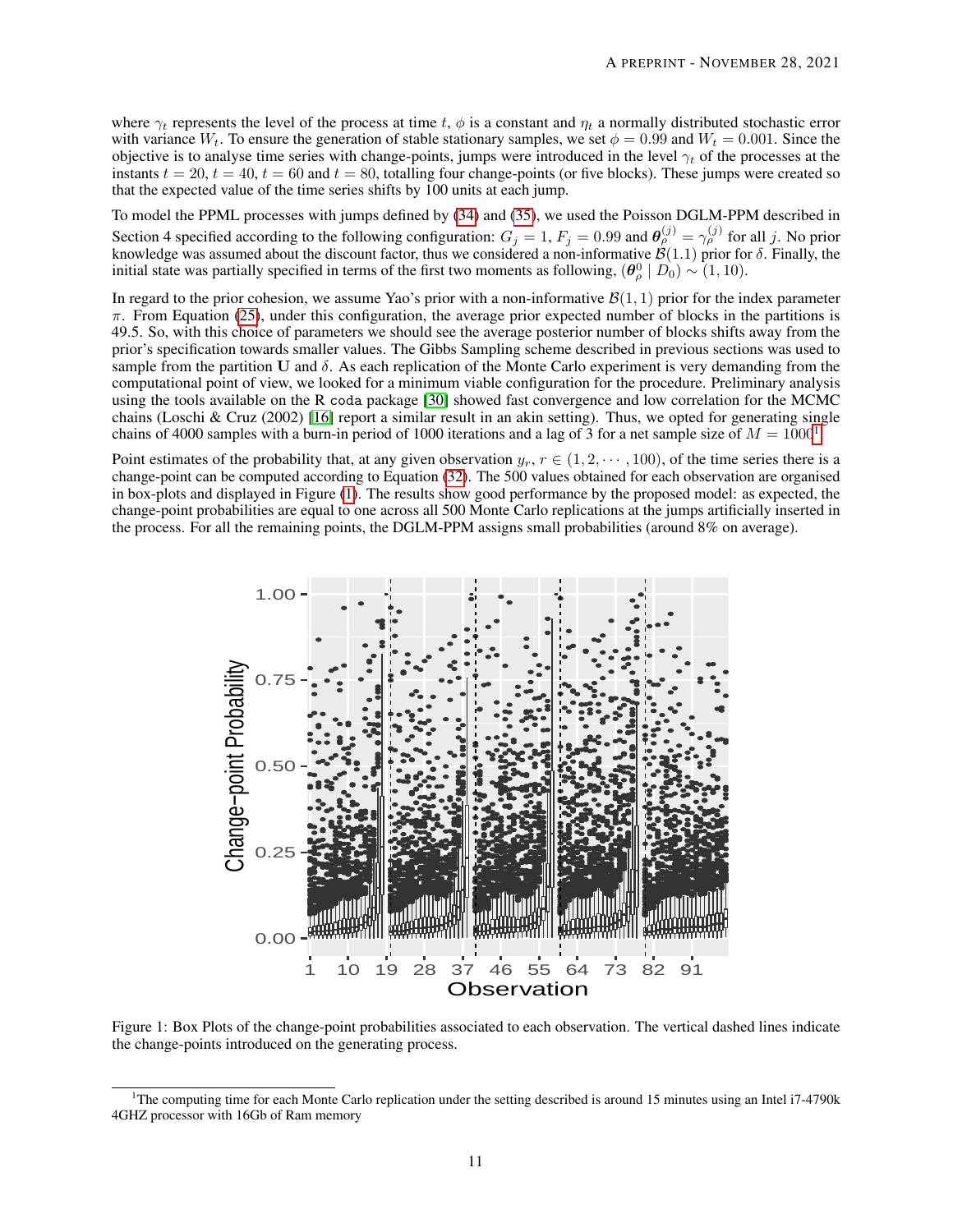Two important aspects of the DGLM-PPM are the estimation of the discount factor,  $\delta$ , and the posterior number of blocks in the partition, B. Point estimates of  $\delta$  were calculated straightforwardly using the samples drawn from the posterior distribution [\(33\)](#page-8-0) using the ARMS algorithm; whereas an estimation of B was derived from [\(31\)](#page-8-2) according to the procedure outlined in the previous sections. Table [\(2\)](#page-11-0) summarises the results of the experiment. For both  $\delta$  and B we report the posterior mean along with 95% Highest Posterior Density (HPD) Credible Intervals (CI). In regard to the discount factor, we also present the Average Standard Error (ASE) and the Standard Deviation of the punctual estimates (SDE). As the number of Monte Carlo replications increases, we expect these two quantities to come closer. All the values displayed, including the HPD interval limits, are sample averages calculated from the 500 replications used in this experiment. For comparison purposes, we also present the estimates of the discount factor obtained for the conventional DGLM.

<span id="page-11-0"></span>

|                 | <b>Mean</b> $\delta$<br>$(95\% \text{ CI})$ | ASE $\delta$ | SDE $\delta$ | <b>Mean Posterior Number</b><br>of blocks<br>$(95\% \text{ CI})$ | <b>Median Posterior</b><br><b>Number of Blocks</b> |
|-----------------|---------------------------------------------|--------------|--------------|------------------------------------------------------------------|----------------------------------------------------|
| <b>DGLM-PPM</b> | 0.009<br>(0.0004, 0.023)                    | 0.007        | 0.005        | 15.14<br>(6.75, 17.85)                                           | 15                                                 |
| <b>DGLM</b>     | 0.16<br>(0.12, 0.20)                        | 0.021        | 0.023        | -                                                                | $\overline{\phantom{a}}$                           |

Table 2: Point and interval estimates for the discount factors and the posterior number of blocks in the partition

<span id="page-11-1"></span>The results show a higher discount factor for the conventional DGLM in relation to the DGLM-PPM – an outcome that was expected and is in agreement with the discussion carried on earlier in this text. We also observe that the values of ASE and SDE are close for both the DGLM-PPM and Conventional DGLM estimates of δ. The empirical distributions of the discount factor estimates can be visualised in the box-plots of Figure [\(2\)](#page-11-1).



Figure 2: Comparison of the discount factors estimated via ARMS. On the left panel, estimates for the conventional DGLM, and on the right, estimates for the DGLM via PPM

Figure [\(3\)](#page-12-0) shows the empirical distribution of B. We find that the mean posterior number of blocks is approximately 15 with lower and upper bounds of the HPD 95% CI around 6 and 17 blocks. This result is not completely satisfactory from an inferential point of view as we would expect to estimate only five clusters. A possible explanation for this discrepancy is that the generating process is very close to non-stationarity and, therefore, has a lot of variability, which can conduct to the detection of undesired change-points. It should be noted, however, that we observe a significant shift from the prior expected number of blocks, thus suggesting that the proposed model can, effectively, move towards the real B even if the prior cohesion chosen misrepresents the data in consideration.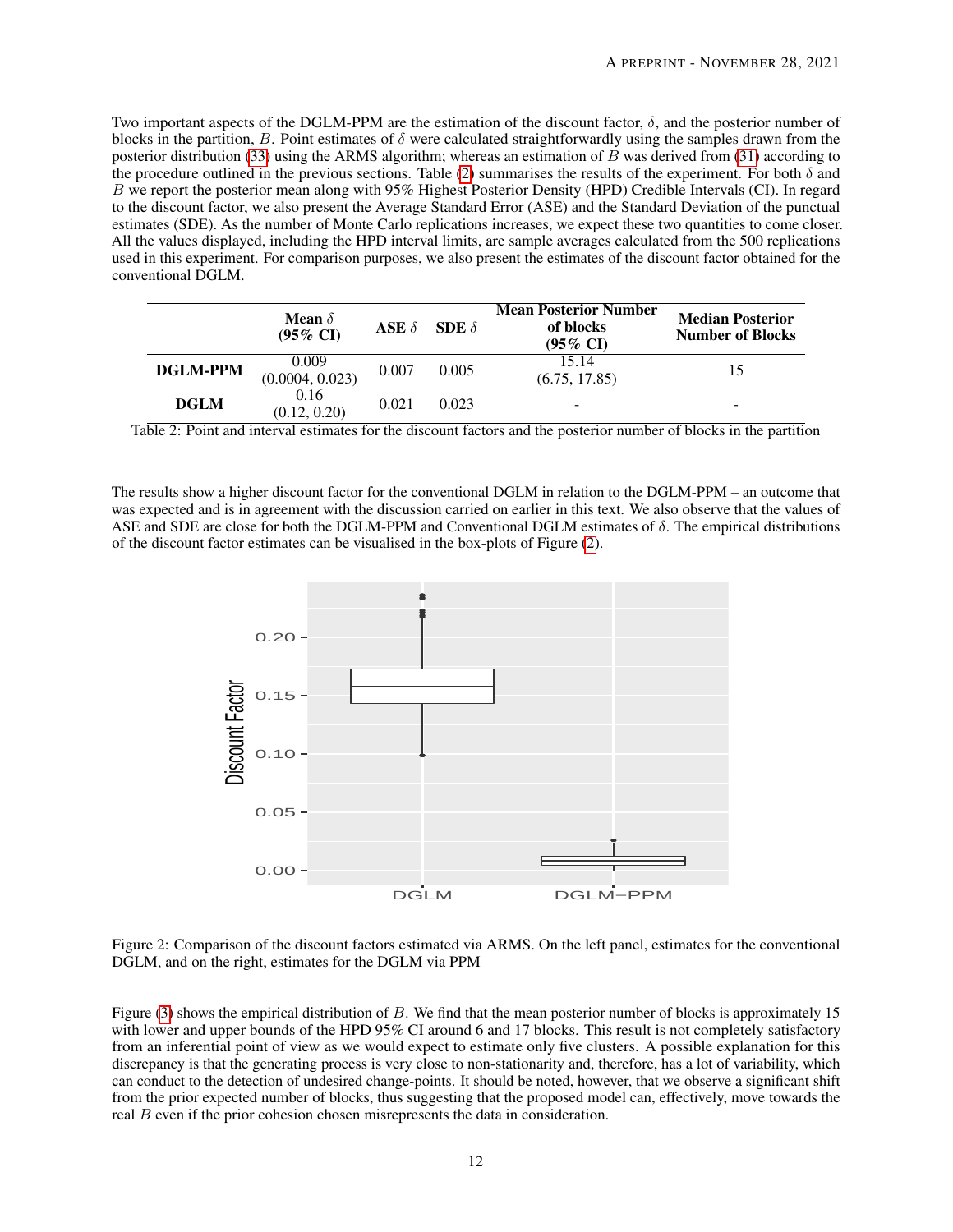<span id="page-12-0"></span>

Figure 3: Empirical distribution of the posterior expected number of blocks in the partition.

To assess the degree of similarity between the parameters estimated by the DGLM-PPM and the real underlying process we proceeded to compare the estimates obtained for the posterior mean of the state vector to the real ones generated for this study. Remember that the state vector is only partially specified in the terms of its first two moments, that is:  $\theta_{jk} \sim [\mathbf{m}_{jk}, \mathbf{C}_{jk}]$ . Our interest here lies on the posterior mean  $\mathbf{m}_{jk}$ . Denote the estimates of  $\mathbf{m}_{jk}$  by  $\mathbf{\hat{m}}_{jk}$ , the Relative Bias (RB) associated to this estimator, in percent, will be given by:

$$
RB(\%) = \frac{100(\hat{\mathbf{m}_{jk}} - \mathbf{m}_{jk})}{|\mathbf{m}_{jk}|}
$$
(36)

We computed the RB in the estimates of  $m_{ik}$  for each observation over all Monte Carlo samples. For comparison, the procedure was also performed with the conventional DGLM using the same simulated data. The results obtained were organised in box plots and are displayed in the Figure [\(4\)](#page-13-0). The left and right panels reports the RB associated to the DGLM-PPM and the conventional DGLM, respectively.

Overall, taking both models into account, the biases are small. We find a mean RB of -0.13% for the DGLM-PPM and of -0.20% for the conventional DGLM, giving a slight advantage to our model. Considering the median RB we obtain -0.061% and -0.09% respectively. Thus, this experiment shows that the DGLM-PPM provides an adjustment at least as good as the traditional DGLM. Larger biases are observed for the first observations after a change-point, which is an expected outcome since the process may take some time to adapt to a regime switch. An important question that arises is if this adaptive process is more efficient using the DGLM-PPM. The answer is yes! To explore this issue, we plot only the mean RB  $(\overline{RB_r})^2$  $(\overline{RB_r})^2$  associated to each observation r (Figure [5\)](#page-13-1). Again, results obtained for the DGLM-PPM are on the left and for the conventional DGLM on the right one. The panels show a small edge in favour of the DGLM-PPM – as can be observed by the RB values, the estimates for  $m_{jk}$  provided by the proposed model are markedly better than those of the conventional DGLM for the points immediatly after the jumps. This outcome is probably due to the lower discount factor induced by the block structure that allows the DGLM-PPM to better adapt to the regime switches.

Finally, we want to explore the variability of the estimations. Figure [\(4\)](#page-13-0) suggests that the estimates of  $m_{jk}$  present higher variability in the case of the conventional DGLM when compared to the DGLM-PPM. To further illustrate this feature, we display in Figure [\(6\)](#page-14-0), the Root of the Mean Squared Error (RMSE)<sup>[3](#page-12-2)</sup> associated with the estimates of  $m_{jk}$ for each observation considering the two models. We can observe that the overall variability of the DGLM-PPM (left panel) is smaller, specially when the time series goes through a change-point (observations indicated by a vertical line).

In short, our results show that the proposed model is more flexible than the traditional DGLM while providing a richer inference without any loss of accuracy in the estimation of the dynamic parameters. In the next section, we display a

<span id="page-12-2"></span><span id="page-12-1"></span>
$$
\frac{{}^2\overline{R}\overline{B_r}}{{}^3R\overline{M}SE} = \frac{1}{500} \frac{\sum_{i=1}^{500} R\overline{B_r}_i}{\sum_{i=1}^{500} \frac{(\hat{\mathbf{m}}_{jk} - \mathbf{m}_{jk})^2}{500}}
$$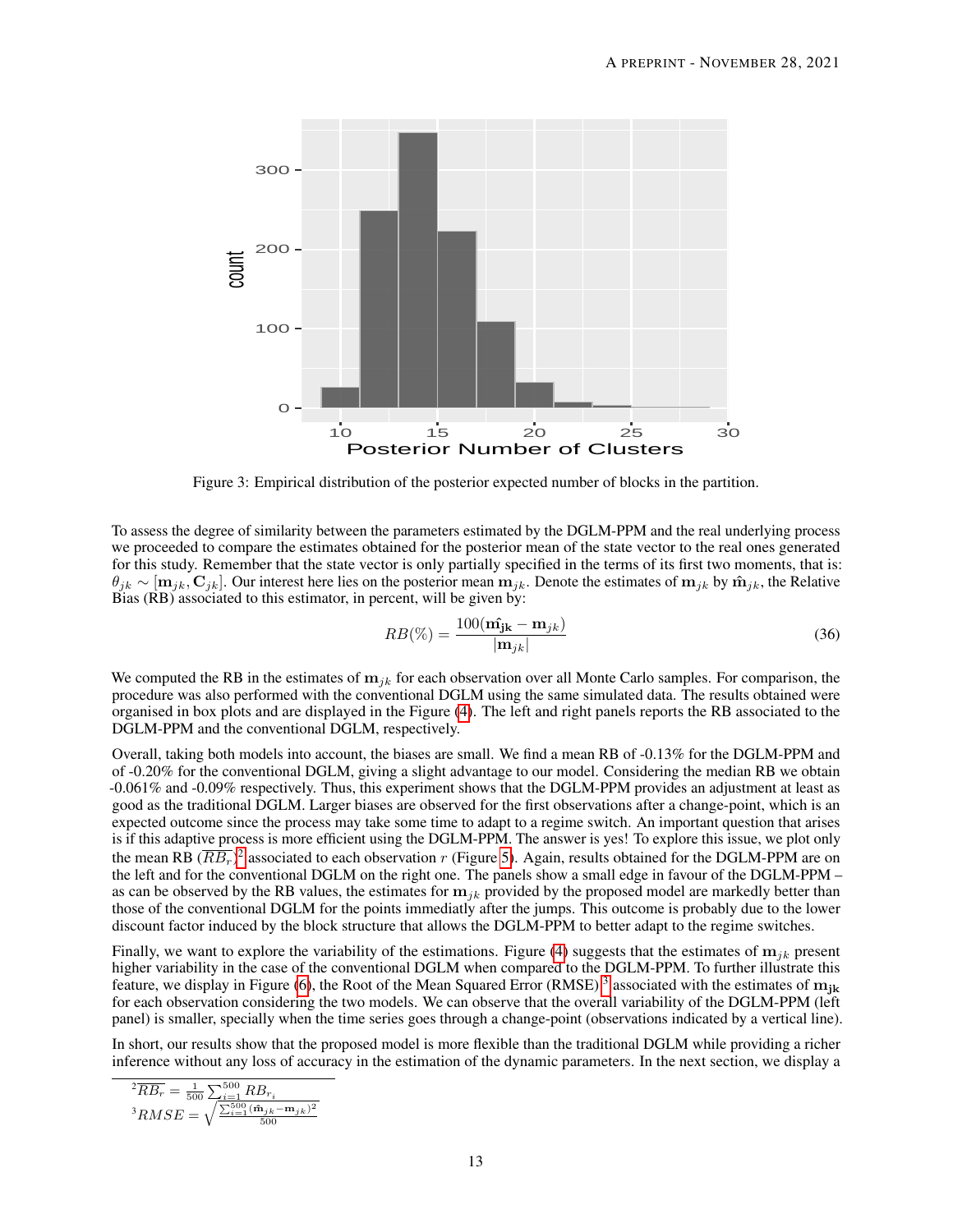<span id="page-13-0"></span>

Figure 4: Box Plots of the Relative Bias associated to the estimation of the mean of the posterior state vector for the DGLM-PPM (left-panel) and the DGLM (right-panel). The horizontal black line is set at  $RB = 0$ 

<span id="page-13-1"></span>

Figure 5: Mean RB for the estimates of the posterior mean of the state vector for the DGLM-PPM and the DGLM. The dashed lines indicate  $RB = 0$ .

real life example in which the DGLM-PPM, beyond providing the break-point analysis, also outperforms the DGLM both in out-of-sample prediction accuracy and in-sample measures of goodness-of-fit.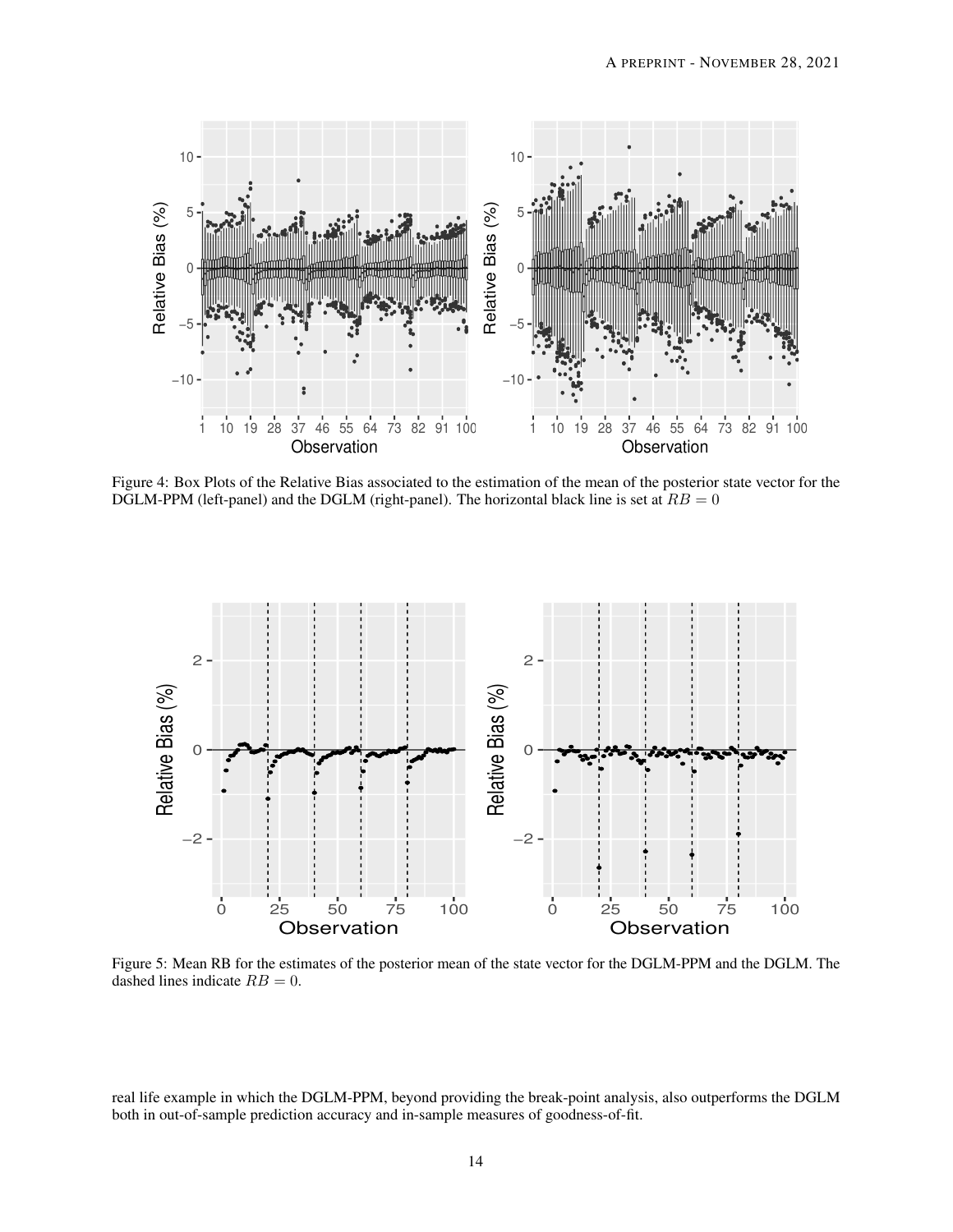<span id="page-14-0"></span>

Figure 6: RMSE calculated for the estimates obtained with the DGLM-PPM (left) and DGLM (right). The vertical lines indicate the change-points

# 6 Application

## 6.1 Model specification and comparison

In this section, we use the well-known Coal Mining data set to compare between the DGLM-PPM and the conventional DGLM. To make inferences on the partitions we used the MCMC scheme described previously. Since the application does not require the repeated use of the Gibbs Sampler algorithm as in the simulation experiment, we opted to generate a longer single chain of size 45000. After a burn-in of 5000 and a lag of 10, 4000 posterior samples were obtained. This final configuration was determined after some tests using different settings and with the help of the diagnostic tools for MCMC offered by the 'coda' package from R [\[30\]](#page-19-19). For this exercise, we considered Yao's block prior cohesion with a Beta prior distribution for the parameter  $\pi$ . The specification of the hyperparameters r and s can follow one of three approaches. First, we can assume no prior information about  $\pi$ . In this case, a non-informative  $\pi \sim \mathcal{B}(1, 1)$ prior is a suitable choice and, according to Equation [\(25\)](#page-7-3), the prior expected number of change-points is equal to  $\frac{n-\epsilon}{2}$ Another alternative is to attribute more weight to larger values of  $\pi$  implying a high probability of occurrence for . change-points. Such a prior would stimulate the formation of partitions with a larger number of blocks. Conversely, a prior whose probability mass is concentrated in small values of  $\pi$  implies that the modeler is expecting a small number of change-points in the process. In this example, we considered three prior specifications for  $\pi: \mathcal{B}(1,1), \mathcal{B}(1,10)$  and  $\mathcal{B}(10, 1)$ . The results obtained with the DGLM-PPM under the three specifications were compared to those of the conventional DGLM both in-sample and out-of-sample.

In a Bayesian context, a popular in-sample method for model comparison is the Posterior Model Probability (PMP). Let  $M_i$ ,  $i = 1, \dots, N$  denote the *i*-th model with N representing the total number of models in consideration. Then, the posterior probability of the model  $M_i$  given the set Y can be defined as

$$
p(M_i \mid \boldsymbol{Y}) = \frac{p(\boldsymbol{Y} \mid M_i)p(M_i)}{\sum_{i=1}^{N} p(\boldsymbol{Y} \mid M_i)p(M_i)},
$$
\n(37)

where  $p(M_i)$  is the prior probability associated to  $M_i$  and  $p(Y \mid M_i)$  denotes the marginal distribution of Y. In the context of the DGLM-PPM, given the partition  $\rho$  and the discount factor  $\delta$ ,  $p(Y \mid M_i)$  can be obtained from Equation [\(18\)](#page-5-0).

To access the predictive performance of each model we use the Mean Absolute Error (MAE) and the Mean Squared Error (MSE) defined, respectively, by

<span id="page-14-1"></span>
$$
MAE = \frac{1}{n} \sum_{t=1}^{n} |\hat{y}_t - y_t|,
$$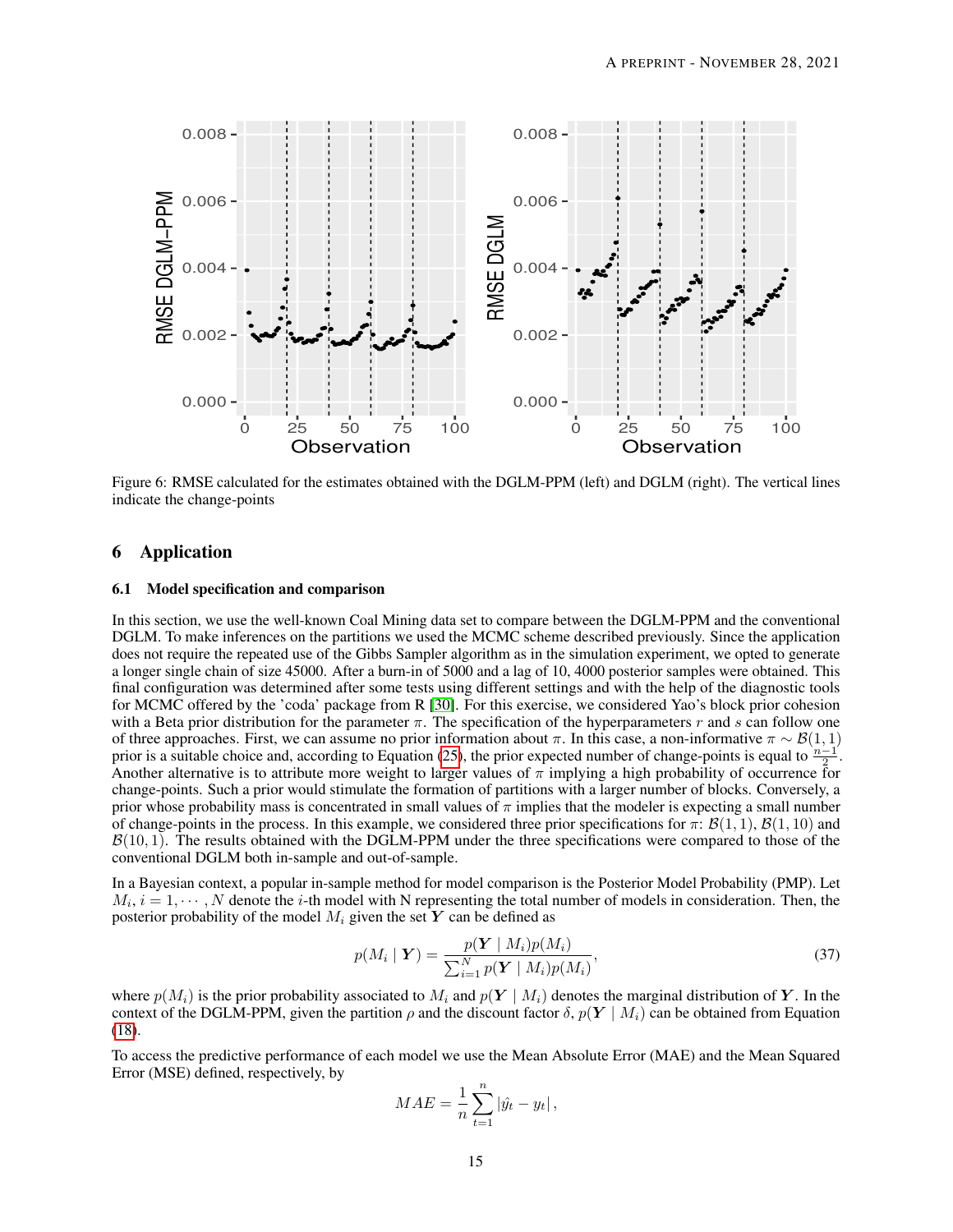$$
MSE = \frac{1}{n} \sum_{t=1}^{n} (\hat{y}_t - y_t)^2,
$$

where n denotes the size of the data set,  $\hat{y}_t$  the one-step-ahead forecast for the instant t and  $y_t$  the actual realised value.

#### 6.2 Coal Mining data

<span id="page-15-0"></span>The coal mining data reports the annual number of coal mining disasters involving more than ten men in the UK from 1851 to 1962 totaling 112 observations. This time series has been extensively used in the literature of change-points in count data. Some examples include Raftry and Akman (1986) [\[28\]](#page-19-20), Carlin, Gelfan and Smith (1992) [\[27\]](#page-19-21), Santos, Franco and Gammerman (2010) [\[29\]](#page-19-22), Lai and Xing (2011) [\[11\]](#page-19-1) and da Silva and da-Silva (2017) [\[21\]](#page-19-4). Figure [\(7\)](#page-15-0) displays the coal mining disasters counts.



Figure 7: Annual number of coal mining disaster involving more than ten men in the UK from 1851 to 1962.

Most works report two change-points for this time series – the first one around the period that extends from 1885 to 1895 and the other around 1945. For this reason, we expect that the scenario in which  $\pi \sim \mathcal{B}(10, 1)$  should perform better. A visual inspection of the time series plot does not indicate any signs of slope or seasonality. Thus, and since we are dealing with a time series of counts, a natural modeling choice is a Poisson Local Level Model as defined in Section 5. Also, no explanatory variables are available for this data set. The final model was specified with  $G_j = F_j = 1$  and initial state given by  $(\theta_\rho^{(j)} \mid D_0) \sim (1, 10)$ . The specification of the variance of the evolution equation was made via a discount factor considering a  $\mathcal{B}(1,1)$  prior distribution for  $\delta$ .

## 6.3 Results

Table [\(3\)](#page-16-0) summarizes the results obtained for the DGLM-PPM and the conventional DGLM. Along with the point estimates for the discount factors  $\delta$  and the posterior number of blocks B, we also report their respective 95% Credible Intervals (CI). The PMP was calculated according to equation [\(37\)](#page-14-1), assuming equal prior probability for each of the models considered.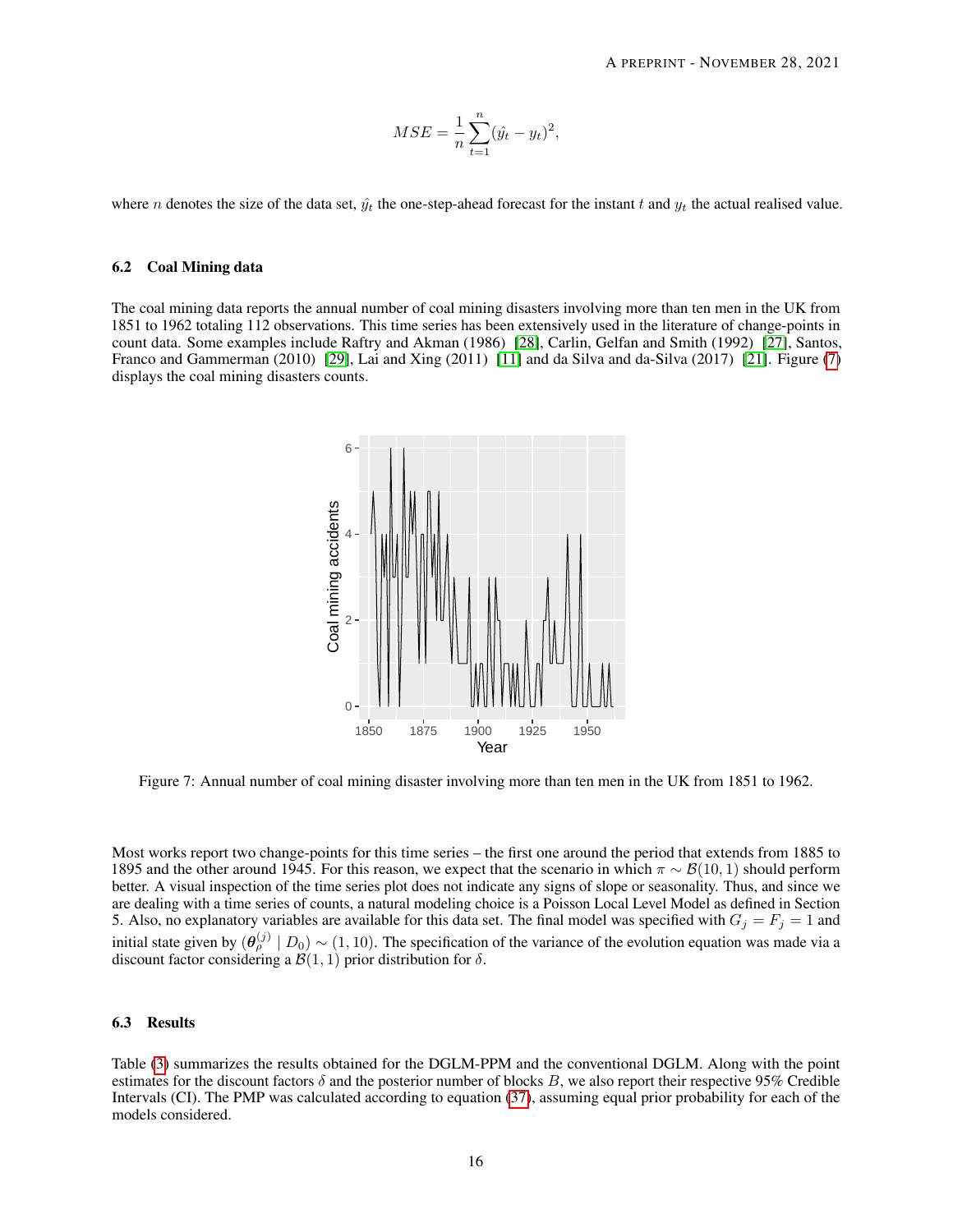<span id="page-16-0"></span>

|                                                       |                  | <b>Conventional</b>               |                               |              |
|-------------------------------------------------------|------------------|-----------------------------------|-------------------------------|--------------|
|                                                       | $\pi \sim 150$   | $\mathcal{B}(1,10)$<br>$\pi \sim$ | $\pi \sim \mathcal{B}(10, 1)$ | <b>DGLM</b>  |
| MAE                                                   | 1.017            | 1.033                             | 1.0025                        | 1.045        |
| <b>MSE</b>                                            | 1.74             | 1.79                              | 1.70                          | 1.81         |
| <b>PMP</b>                                            | 0.24             | 0.087                             | 0.59                          | 0.084        |
| <b>Mean Discount Factor</b>                           | 0.46             | 0.80                              | 0.24                          | 0.82         |
| $(95\% \text{ CI})$                                   | (0.077, 0.79)    | (0.70, 0.89)                      | (0.0021, 0.51)                | (0.73, 0.90) |
| <b>Mean Posterior Number</b><br>of blocks<br>(95% CI) | 29.90<br>(3, 68) | 100<br>(83, 111)                  | 11.50<br>(3, 23)              |              |

Table 3: Summary of the results obtained with the DGLM-PPM and DGLM

We can observe that, in this exercise, the DGLM-PPM out-performs the conventional DGLM both in forecast accuracy and goodness of fit regardless of the prior specification used for  $\pi$ . Also, as expected, among the specifications used for the DGLM-PPM, there is a clear advantage for the scenario in which  $\pi \sim \mathcal{B}(10, 1)$ . This specification presented a PMP of 59%, making it the most suitable choice for the Coal Mining Disasters counts and reflecting the fact that this data set has few change-points. It is noteworthy that the DGLM-PPM is sensitive to the prior specification of  $\pi$ . Thus, the modeler must be careful to choose an informative prior that mirrors the visual information provided by the time series plot.

The results concerning the discount factors and posterior number of blocks are also in accordance with the simulation study and the discussions carried out in the last sections. The discount factors associated with the DGLM-PPM are smaller than the one estimated for the conventional DGLM in, at least, two of the three scenarios tested. We also observe that larger values of  $\delta$  are related to a larger number of change-points. The scenario considering  $\pi \sim \mathcal{B}(1, 10)$ , for instance, generates partitions of mean size  $\bar{B} = 100$  which is consistent with a situation of a highly unstable process that seems not be the case for the Coal Mining accidents data. On the other hand, the scenario described by the prior  $\pi \sim \mathcal{B}(10, 1)$  produces much smaller partitions and looks more likely. The boxplots in figures [\(8a\)](#page-16-1) and [\(8b\)](#page-16-1) provide a visualization of the empirical distributions of the posterior samples obtained for  $\delta$  and B, respectively.

<span id="page-16-1"></span>

Figure 8: Coal mining application: (a) Discount Factors; (b) Posterior number of blocks in the partition.

Since the scenario considering  $\pi \sim \mathcal{B}(10, 1)$  provided the best fit according to all the criteria evaluated, the following analysis will consider only this model specification. One of the main advantages of the DGLM via PPM is that it allows online inference as in the DGLM class along with estimates of the change-point probabilities for every observation in the time series under study. Figure [\(9\)](#page-17-0) displays the probability of change estimated for each observation of the coal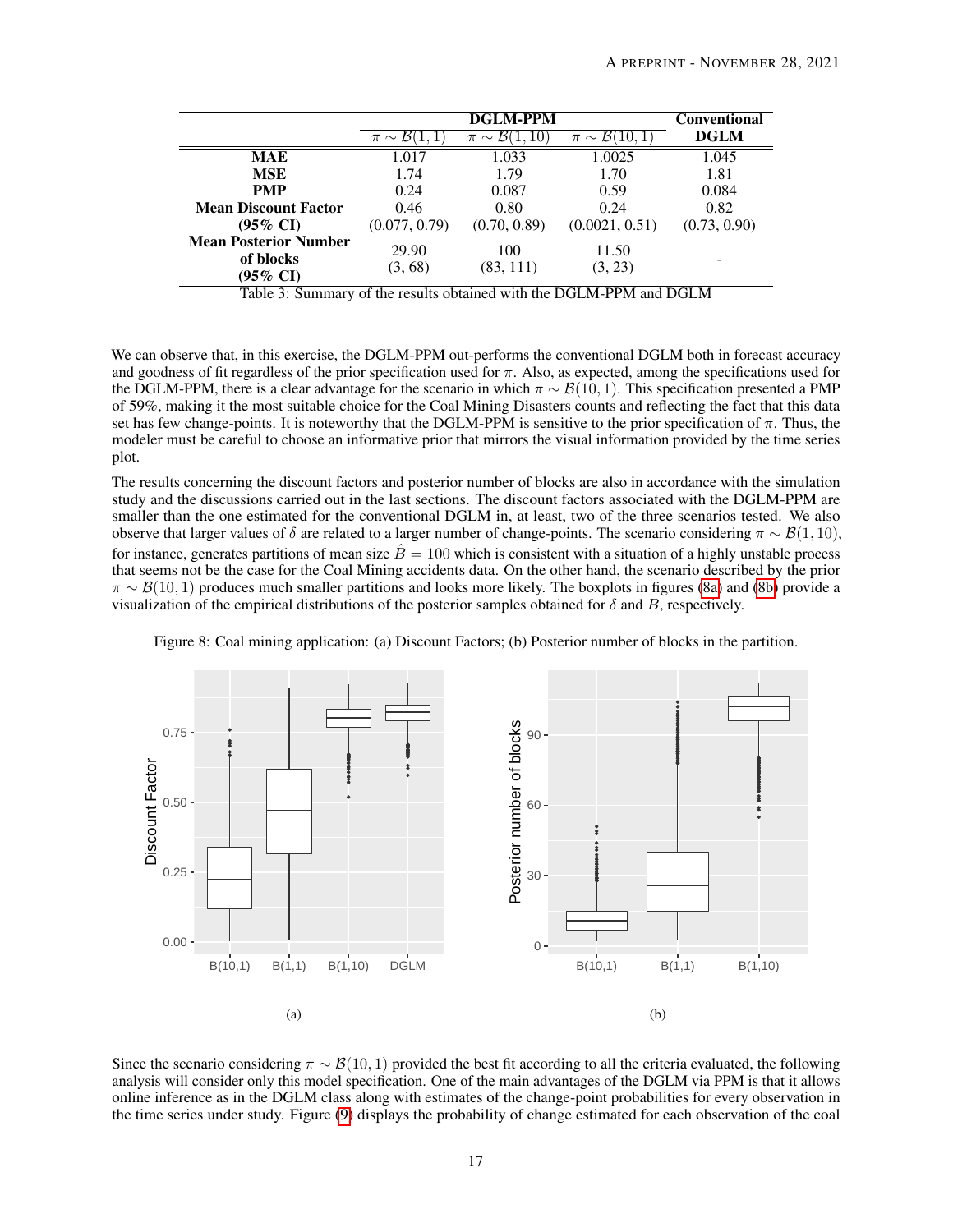<span id="page-17-0"></span>mining accident data set using the DGLM-PPM. Two significant peaks can be observed: the first, smaller, around 1890, and the second round 1947. Our results are consistent with the findings of Lai & Xing (2011). They report change-point probabilities in the order of 40% for the points around 1950 and of 20% for the observations near 1890. Similar results were obtained by da-Silva and da Silva (2017) using a Chopin Filter based model.



Figure 9: Change-point probabilities for the coal mining accidentes time series using the DGLM-PPM with  $\pi \sim$  $\mathcal{B}(10, 1)$ .

<span id="page-17-1"></span>The DGLM-PPM also allows the computation of predictions. Figure [\(10\)](#page-17-1) displays the one-step-ahead forecasts along with a 95% CI. The point and interval estimates were calculated as the expected values and quantiles of the predictive distribution [\(18\)](#page-5-0). Observe that the predictions line (in black) follows the data points smoothly. Also, all the data points are within the boundaries set by the credible intervals (dashed red lines), indicating a good fit.



Figure 10: One-step-ahead forecasts for the coal mining accidents time series using the DGLM-PPM with  $\pi \sim \mathcal{B}(10, 1)$ . The solid black line represents the predictions; the dashed red lines indicate the 95% CI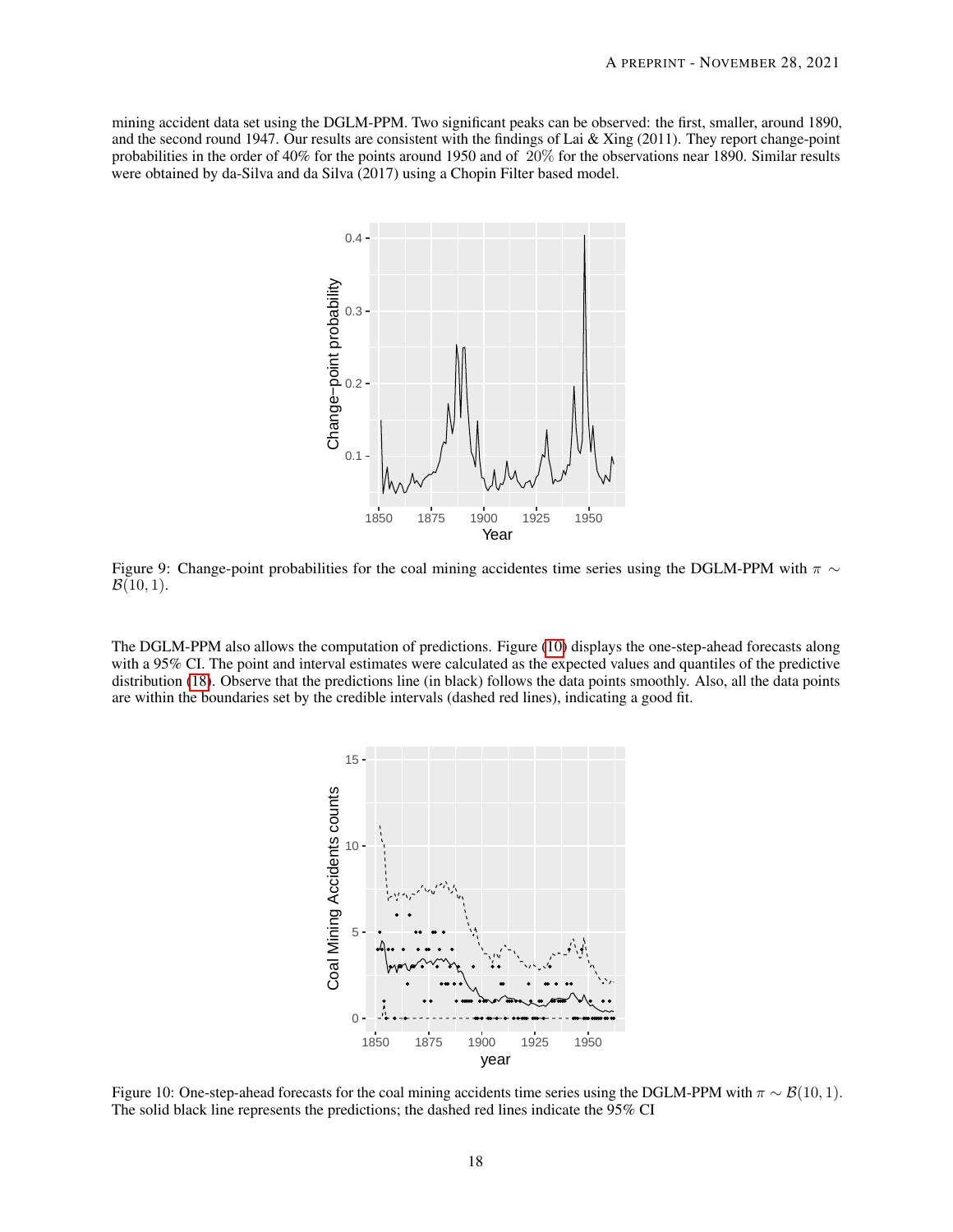# 7 Conclusions

Intervention analysis is a significant concern in time series analysis. In this paper, we presented the DGLM-PPM – a new class of models that incorporates the Product Partitions Models of Barry & Hartigan (1990) [\[13\]](#page-19-5) into the theory of Dynamic Generalized Linear Models. We believe our model presents several improvements over the conventional DGLM. First, it allows the identification of structural breaks by assigning to each observation in the time series a posterior probability that it is a change-point. Unlike many models used to detect change-points, the DGLM-PPM does not require any prior knowledge regarding the observation wherein the regime switch happens, which can be an essential advantage in many situations. Also, just like any other model in the DGLM class, the DGLM-PPM permits the estimation of filtered and smoothed states, allowing for k-step-ahead forecasts and retrospective analysis.

Another key feature of the DGLM-PPM class is the possibility of making inferences on the optimal block structure for a determined data set. Samples of the partition can be obtained in an efficient manner using a Gibbs Sampler scheme proposed by Barry & Hartigan (1993) [\[15\]](#page-19-12). Within this Gibbs scheme, we included an ARMS [\[26\]](#page-19-18) step in order to sample from the posterior distribution of the discount factor.

To evaluate the properties of the DGLM-PPM, we conducted a simulation experiment. From this study, the main conclusions were: i) as expected, the model assigns change-point probabilities very close to one to those observations where artificial jumps were created; ii) the discount factor associated to the DGLM-PPM are smaller than those estimated for the conventional DGLM. This outcome is a result of the block structure induced by the PPM; iii) the median relative biases of the posterior mean of the state vector is very small, showing good adjustment of the DGLM-PPM. We also observe that, immediately after a change-point, there is a learning process in which the large estimation biases caused by the structural break get progressively smaller as the observations of the time series are processed. This effect, however, is much faster in the DGLM-PPM in comparison to the traditional DGLM; iv) The estimated posterior number of blocks in the partition is higher than we would have expected. This is probably due to the prior cohesion chosen and the variability in the generation of the artificial data.

The DGLM-PPM was applied to the well-known UK coal mining time series. Yao's prior cohesion was assumed with three different prior for the parameter  $\pi$ . We compared the DGLM-PPM under the specifications considered to the conventional DGLM using measures of in-sample and out-of-sample performance. The results showed that the DGLM-PPM outperformed the conventional DGLM regardless the criteria used to compare the models. We also verified that the DGLM-PPM detected possible change-points that are in line with the findings of other works in the literature.

Our results indicate that the methodology developed here can be a useful tool to detect change-points in time series while also improving the online and retrospective inferences provided by the conventional DGLM. Future works include a thoroughly conducted study of the effect of different prior cohesion in the results obtained with the DGLM-PPM and the incorporation of a stochastic evolution within blocks. The authors also envision the utilization of the DGLM-PPM as a support tool for piecewise regression.

# References

- <span id="page-18-0"></span>[1] Csorgo, M. and Horváth, L. Limit Theorems in Change-Point Analysis. Chichester: *Wiley, 1997*.
- <span id="page-18-1"></span>[2] Perron, P. Dealing with structural breaks. In *Palgrave Handbook of Econometrics 1*. London: Pallgrave McMillan, pages 278–352, 2006.
- <span id="page-18-2"></span>[3] Aue, A. and Horváth, L. Structural breaks in time series. *Journal of Time Series Analysis*, V. 34, n. 1 pages 1-16, 2013.
- <span id="page-18-3"></span>[4] Bai, J. and Perron, P. Estimating and Testing Linear Models with Multiple Structural Changes. *Econometrica*, V. 66, n. 1 pages 47-48, 1998.
- <span id="page-18-4"></span>[5] Bai, J. Likelihood ratio tests for multiple structural changes. *Journal of Econometrics*, V. 91, n. 2, pages 299 - 323, 1999.
- <span id="page-18-5"></span>[6] Qu, Z. and Perron, P. Estimating and Testing Structural Changes in Multivariate Regressions. *Econometrica*, V. 75, n. 2, pages 459-502, 2007.
- <span id="page-18-6"></span>[7] Kurozumi, E. and Tuvaandorj, P. Model selection criteria in multivariate models with multiple structural changes. *Econometrica*, V. 164, n. 2, pages 218 - 238, 2011.
- <span id="page-18-7"></span>[8] Preuss, P. and Puchstein, R. and Dette, H. Detection of Multiple Structural Breaks in Multivariate Time Series. *Journal of the American Statistical Association*, V. 110, n. 510, pages 654-668, 2015.
- <span id="page-18-8"></span>[9] Chib, S. Estimation and comparison of multiple change-point models. *Journal of Econometrics*, V. 86, n. 2, pages 221 - 241, 1998.